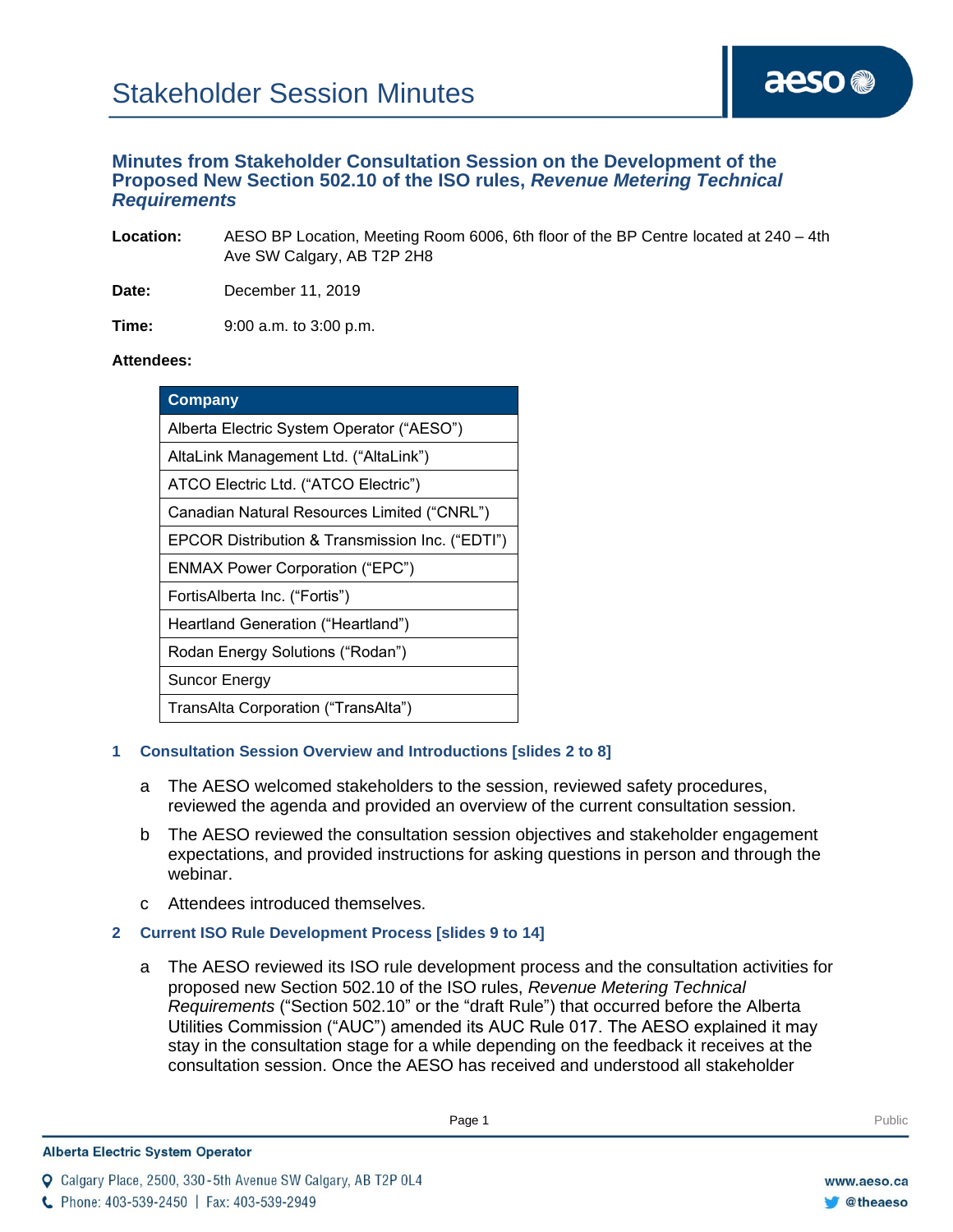

feedback, it will proceed to amend the draft Rule, solicit formal stakeholder feedback, and file an application with the AUC in which it will request the approval of Section 502.10.

- b The AESO clarified that for each rule requirement it will go through the description, alternatives considered (where applicable) and the AESO's rationale for determining its preferred alternative.
- c There were no comments from attendees.

### **3 Establishing Revenue Metering Requirements Guiding Principles [slide 16]**

- a The AESO presented a summary of guiding principles for how it approached the draft Rule. Namely:
	- i. The draft Rule is focused on the minimum technical requirements for revenue metering from the AESO's perspective. Each of the provisions of the draft Rule are authoritative in nature and are measurable to ensure that legal owners know what to demonstrate compliance to. The draft Rule does not contain "best practices" or other guidance information because this content is not authoritative.
	- ii. The draft Rule is part of a much larger regulatory Provincial and Federal framework that applies to metering, so the AESO tried to avoid unnecessary duplication with other regulatory requirements.
	- iii. The draft Rule is a translation of the existing standard Measurement System Standard into a rule and based on the extensive work of the 2017 technical work group (see meeting minutes posted with the draft Rule). The AESO wanted to avoid making change for the sake of making change.
	- iv. The draft Rule intentionally avoids overly-prescriptive methodologies in ISO rules in order to preserve flexibility and avoid having to go back to the AUC for amendments.
	- v. The draft Rule considers the stakeholder feedback, including cost considerations, provided by the 2017 technical work group, as well as comments received following the introduction of AUC Rule 017.

### **4 Applicability [slide 17]**

- a In 2017, the technical work group proposed to list the functional entities that the draft Rule applied to (e.g., legal owner of transmission facility and legal owner of an electric distribution system). The AESO explained that simplifying the applicability of the draft Rule to "legal owner of a revenue meter", along with the amended definition for "revenue meter": (1) creates more flexibility in terms of applicability; and (2) clearly identifies that the party responsible for complying with the rule is the owner of the physical meter, as the AESO understands that there can be different ownership splits of equipment.
- b Fortis commented that the proposed applicability is too broad. All meters purchased moving forward have interval capability. The concern is that the proposed definition of "revenue meter" could include all meters in Alberta. Fortis referred to the definitions of "interval data" under Measurement Canada series E31 documents and cautioned carefully distinguishing between "interval meter" and "interval data".
	- i. The AESO confirmed that the rule is intended to apply to interval meters used to generate metering data that is used for the AESO's financial settlement process, not cumulative meters. The AESO asked Fortis if the reference to AESO's financial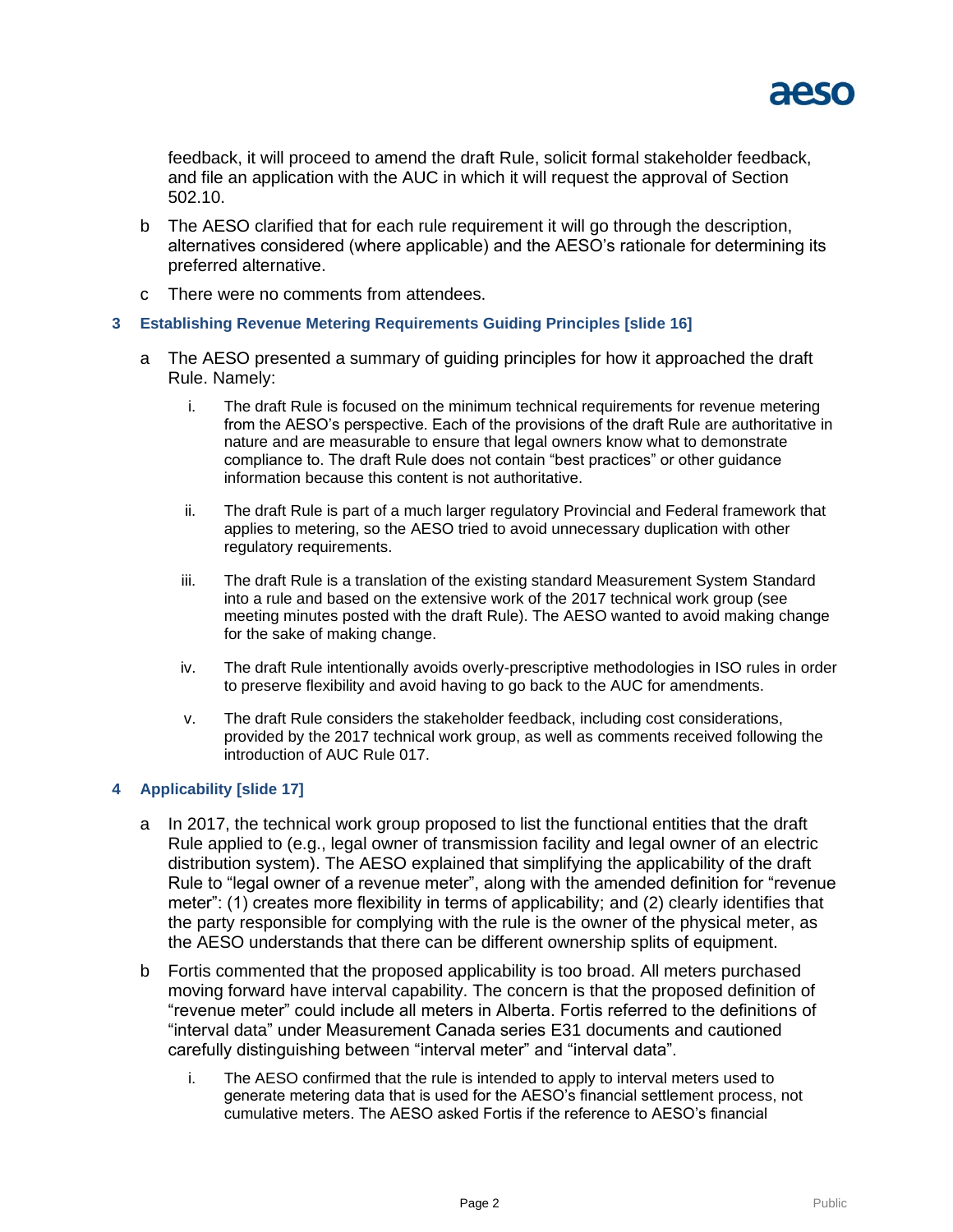

settlement in the definition addressed any of Fortis' concerns about applicability, and if Fortis had any recommendations to make the definition more clear.

- ii. Fortis explained that every meter is used for financial settlement. Fortis wanted to bring an understanding that all meters in the future have interval capabilities. The Federal government is authorizing the use of that interval data from all meters. Fortis also mentioned that discussions in the Distribution System Inquiry surrounding "time of use" and how that will be based on interval meters. If that is the intent is for the rule to apply to all meters in the province then that is fine, but if it isn't then there is a need for clarification of what the intended use of the interval data is outside of the meter. Fortis did not have any recommendations for revising the definition. Previously this working group spent a lot of time discussing who the owners were, but it never reached a consensus. This definition broadens it a bit too far.
- iii. The AESO mentioned that the applicability from the 2017 technical work group proposal may not cover emerging technologies, such as energy storage. The AESO wanted to simplify the applicability and provide greater flexibility.
- c TransAlta commented that the language "as defined by the AESO" in the "revenue meter" definition indicates that there is a process the AESO has to deem applicability. TransAlta questioned whether there would be uncertainty for the participant or legal owners regarding applicability. Would the AESO allow them to go through process to deem whether the rule is applicable or not?
	- i. The AESO clarified that the "as defined by AESO" pertains to the frequency of the interval (e.g., 15 minutes). The AESO didn't refer to 15-minute intervals in the definition in case there is a move to a shorter settlement period in the future.
- d Rodan commented that the term "revenue meter" is ambiguous. Rodan questioned whether it would be clearer to use "revenue metering system" instead of "revenue meter" because the draft Rule also applies to measurement instruments.
	- i. The AESO considered making the rule applicable to the "legal owner of a revenue metering system". However, ownership can be split between the communications aspects of the system and the physical equipment, so the AESO was concerned about who would be responsible for rule compliance. Like other Part 500 ISO rules, the applicability should identify a singular entity. The AESO clarified that the proposed applicability still allows the legal owner the freedom to go out and contract with other providers.
	- ii. The AESO further explained that the purpose of the rule is to set a set of minimum technical requirements to revenue meters that provide settlement data to AESO. The focus is not on cumulative meters, nor on direct retail customer because these meters do not provide the same data. If we go back to the definition that was made a couple of years ago, it is the definition of who provides data directly to the AESO.
	- iii. Rodan asked if there will be specific provisions specifying that the legal owner is free to contract because the draft rule does not contain language around meter service providers. Rodan also asked if the AESO contemplated situations where there is a rental meter, or a metering point owned by an entity other than the owner.
	- iv. The AESO reiterated that the applicability aligns with other Part 500 ISO rules (i.e., singular entity) and there is no prohibition against contracting with third party service providers. The AESO requires certain things for the reliability and functions of the system, and this means being able to zero in on an entity that is accountable for rule compliance. The AESO also re-emphasized that the proposed applicability is also intended to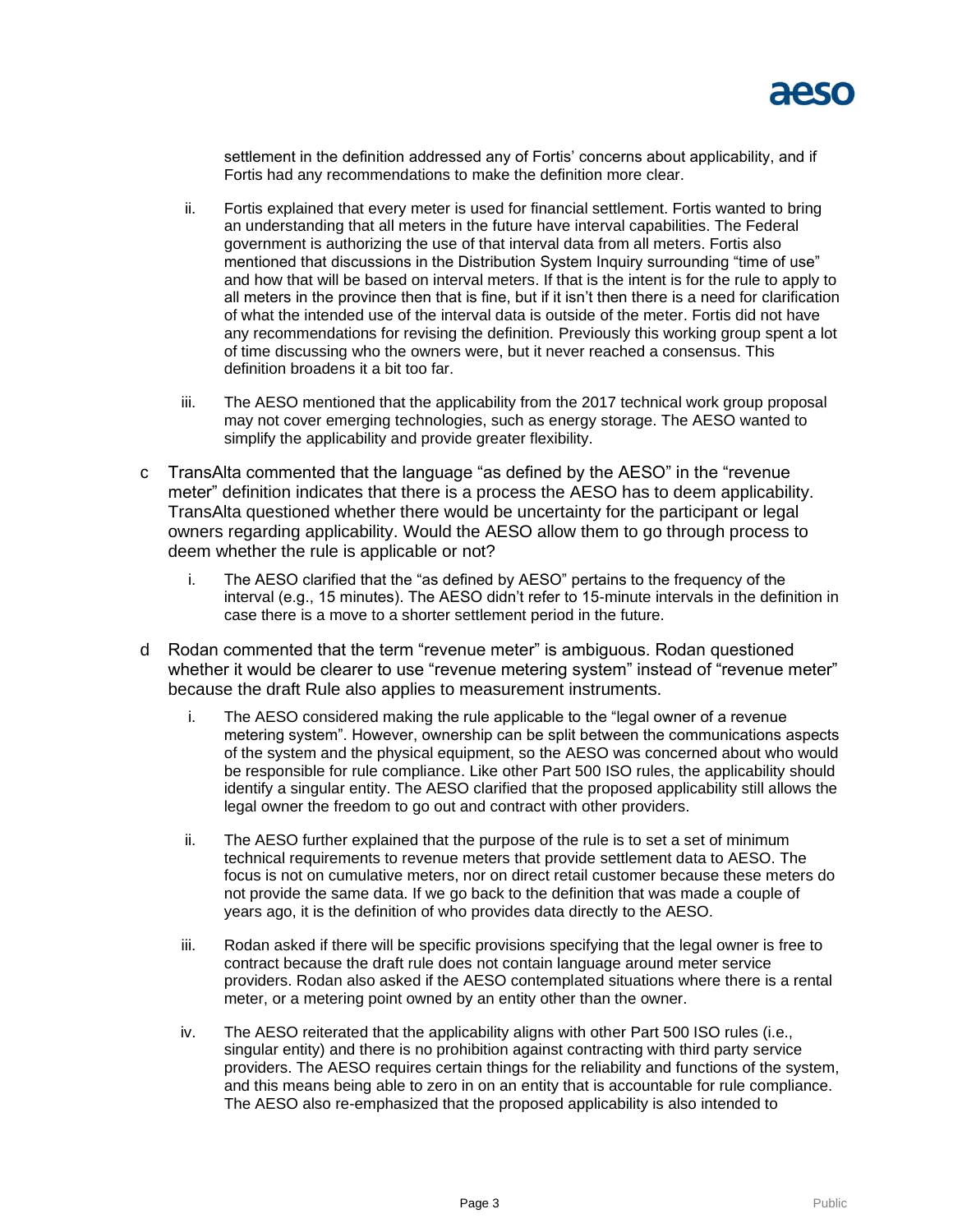

preserve flexibility. The AESO asked other participants for comment on Rodan's questions.

- v. Fortis explained that there are differences in dealing with farm co-ops, and REAs, where there is a service provider that has legal ownership under a contract or under the EGIA, but the true owner of the asset may be a different entity. The AESO similarly responded that the proposed applicability preserves flexibility. The AESO requires certain things for the reliability and functions of the system, and this means being able to zero in on an entity that is accountable.
- e The AESO asked if Rodan thought the term or, or definition for, "revenue meter" was ambiguous. The AESO asked if Fortis agreed with Rodan given Fortis' earlier comments about the definition.
	- i. Rodan responded that it is the term that is ambiguous.
	- ii. Fortis responded that as long as "revenue meter" is defined somewhere, it is fine. It needs to be easy for the market participants to know what it means.
	- iii. ATCO Electric supported the definition of "revenue meter", subject to minor changes to indicate that the meter is defined by the measurement point definition record ("MPDR").
	- iv. Any revenue meter defined by the AESO has a MPDR and measurement point ID ("MPID").
	- v. TransAlta noted that the proposed definition of "revenue meter" includes language to this effect and added that the rule will not apply to meters one might have between commercial parties.
	- vi. Rodan noted that Measurement Canada's definition of revenue meter includes metering installation.
	- vii. Fortis confirmed that the Federal act looks at an installation as a revenue meter. It is either one discrete device in a residential service or if there is a CT, PT or any ancillary devices, the entire installation is considered a revenue meter, as per the EGIA/R.
	- viii. The AESO responded that it consulted Measurement Canada, EGIA, AUC Rule 021: *Settlement System Code Rules* ("AUC Rule 021"), and the *Electric Utilities Act* ("EUA"), among others, in the development of the proposed definition.
	- ix. The AESO noted that its preference was to not link the MPDR and revenue meter definitions in order to avoid circular references.

#### **5 Successor to Prior Requirements**

- a The AESO explained that section 2 is boilerplate in the Part 500 ISO rules used to retire former standards. The AESO did not identify any need to grandfather any existing revenue meters because the requirements were either carried over from the Measurement System Standard or made less stringent. However, subsection 4(1) was intentionally qualified to ensure legal owners with existing MPDRs do not need to reapply for another MPDR after the rule comes into effect.
- b Rodan generally agreed with making standards less stringent, but questioned if this limited the discussion about imposing more stringent rules in certain places. If more stringent requirements were imposed, would there be a requirement for grandfathering?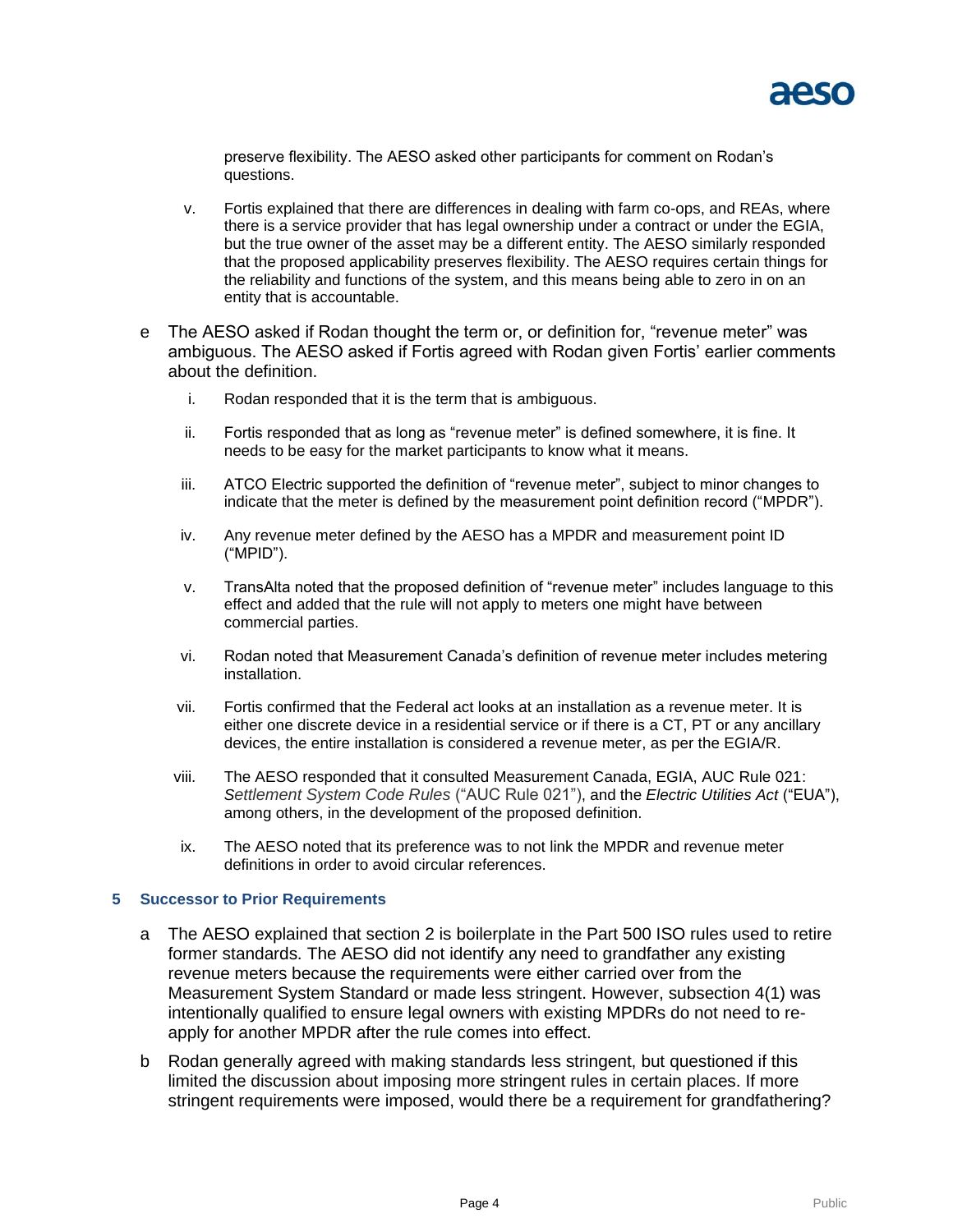

i. The AESO responded that the draft Rule represents the minimum technical requirements and it is the freedom of the legal owner if they want to implement stricter controls or "best practices". If there is an identified need for more stringent metering requirements, grandfathering consideration may arise. It depends on context.

### **6 Functional Specification [slide 18]**

- a The AESO noted that these are boilerplate requirements in the Part 500 ISO rules relating to the functional specifications that dictate project specific technical requirements. If proposed Section 103.14 of the ISO rules, *Waivers and Variances Rule* is approved the draft rule will be amended as shown in the presentation.
- b There were no comments on section 3.

## **7 Measurement Point Definition Record**

- a The AESO presented the process for obtaining a new or amended MPDR contained in section 4 of the draft Rule, noting that section 4 is largely a continuation of the existing process for MPDRs that applies to transmission-connected generators and large microgeneration.
	- i. For subsection 4(1), the AESO proposes that the deadline for MPDR information is 30 days prior to the first day of the month in which the project is planned to energize because, for transmission-connections, the first day of the energization month is the effective date of the system access service contract. In addition, the AESO needs time to set up the measurement point in the AESO's settlement system prior to energization. The information details will be made clear in a form for the MPDR application or listed in an information document.
	- ii. For subsection 4(3), complete information will allow the AESO to account for the proper measurement of the real and reactive energy. With some of the generation industry systems and now with the distribution side, the AESO has to link it back to the point of delivery ("POD"). The requirement to avoid deductive totalization in subsection 4(3) binds the AESO to not issue an MPDR that would place the market participant in territory prohibited by Measurement Canada.
	- iii. Subsection 4(4) is from the Measurement System Standard, but simplified to preserve flexibility.
- b ATCO Electric asked who was expected to apply for the MPDR in the case of distributed generation (DG) because the participant that holds the MPDR is the generator owner, not the meter owner. ATCO Electric noted that the meter owner does not hold the Rate STS contract with the AESO.
	- i. The AESO responded that, per the applicability section, it will be the meter owner (i.e. DFO) that will apply for the MPDR. Based on the AESO's understanding of DG, even if the generator owner holds/implements the MPDR, the DFO guides/instructs the generator owner on how to implement and operate it. The DFO does hold the Rate STS contract with the AESO, but the AESO is considering metering data, not the contract, so it would still be the DFO. The AESO needs to ensure that it is placing requirements on people who have authority, which is why technical requirements apply to the legal owner. If DFO owns the meter, it is tough to impose legal obligations on an entity that does not own the meter. The AESO tried to cover the possibility that the MPDR can be issued to a party different from the applicant in subsection 4(3). The AESO asked participants if there would be issues with this approach.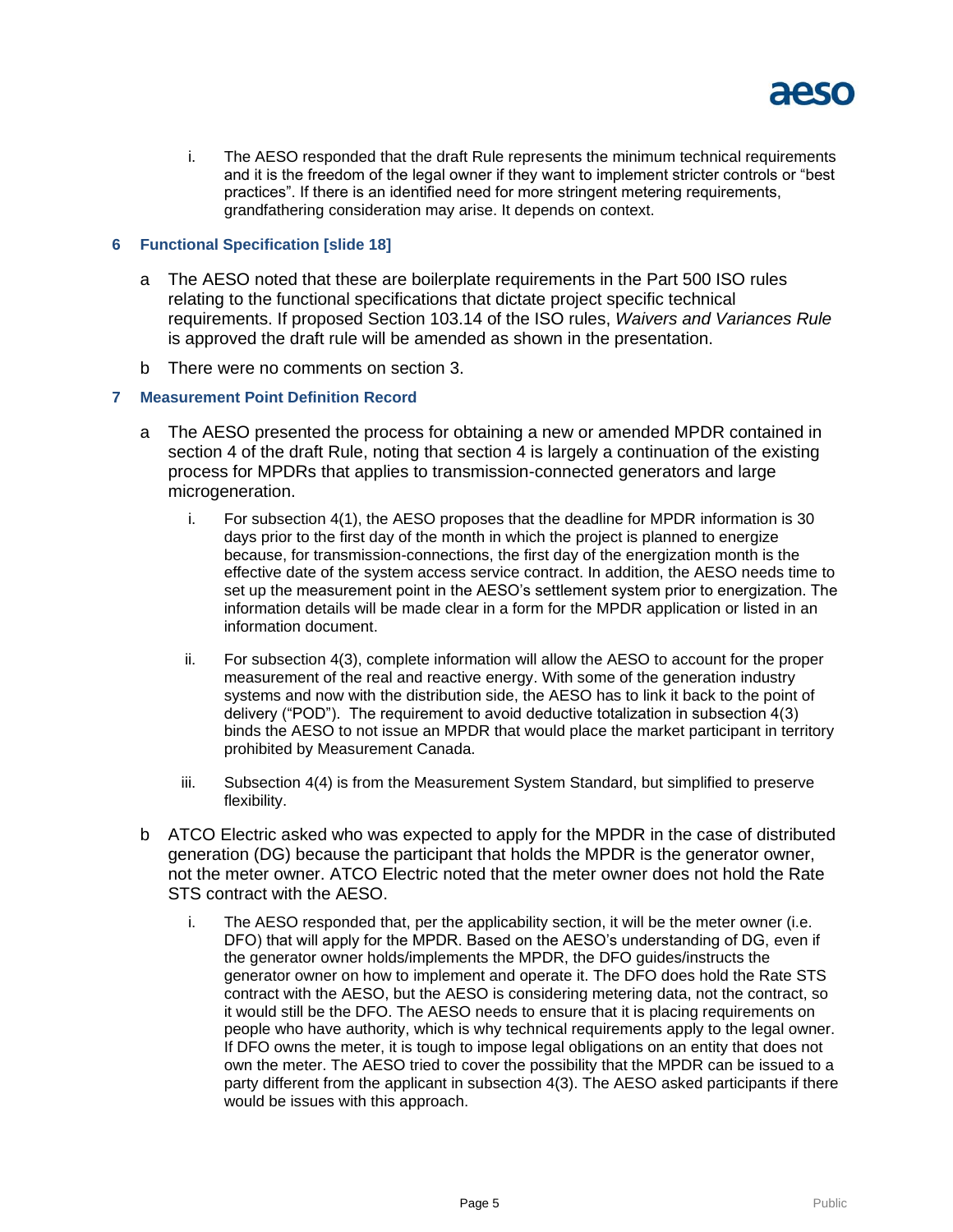

- ii. ATCO Electric clarified that typically there is just one bi-directional meter. ATCO Electric specified that in most cases the DFO installs the revenue meter and the DG owner applies for MPDR, so currently the DFO does not apply for MPDR. ATCO Electric noted that it is a different MPDR process between the distribution and transmission facilities where the TFO applies for MPDR.
- iii. The AESO agreed with ATCO Electric that there is a bi-directional meter between the generator and distribution facilities, which the DFO owns. Generally, the TFO owns the meter between distribution and transmission facilities.
- iv. The AESO agreed and further noted that the Rate STS contract is between transmission and distribution facilities, not between the generator and distribution facilities. So for the generator owner, the contract is on the DFO side. The AESO clarified it is referring to who owns the meter and provides data to the AESO.
- c Fortis suggested that, like the federal government, the AESO could determine who has accountability for a meter through the contract registration number. This may be an eloquent way to see who has accountability for meter and measurement point. Fortis also noted that the federal government is trying to revise how they define "contractor" because it is becoming unclear in wholesale markets between DFOs and retailers. A contractor may not be the owner of the meter financially, but at the federal level, hold accountability for the accuracy and the requirements of that meter or meter installation. So it might be a simple way to identify accountability.
	- i. The AESO thanked Fortis for the suggestion, but expressed its general reluctance to tie ISO rule requirements to other legal instruments in case those other instruments change.
- d Rodan noted that is it ok with the majority of section 4. Rodan asked if the information document has been released, and if not, when it will be available.
	- i. The AESO responded that an information document has not been posted. There is a rough version in the works based on the work of the 2017 technical working group, but the normal practice is to post IDs until after the Rule is approved. The AESO is currently focusing on the draft Rule and the AUC application.
	- ii. Rodan, referring to section 3, asked if information submitted by the owner to the AESO will be clearly outlined in the information document.
	- iii. The AESO confirmed that there will likely be a form for process efficiency. The AESO does not want to build the information requirements into the rule to maintain flexibility.
	- iv. Rodan recommended that terms and acronyms on forms should be defined since they have lots of market participants that question what they mean. Rodan further questioned if instrument transformer approval and meter approval information will be required and if these will be verified by the AESO. Rodan clarified that its question is based on experience with many sites where instrument transformers are either not approved or being operated at a tap which is unapproved. An approval process could be a good way to catch these issues.
	- v. The AESO replied that it does not ask for that information today, but can consider it. However, the AESO noted that these approvals are under federal regulations. It is not the AESO's role to enforce federal regulations.
	- vi. Rodan added that a lack of enforcement provincially can lead to unfairness in the market. Rodan's bids are based on a fully compliant system but there are others that get away with using unapproved instruments due to the lack of enforcement.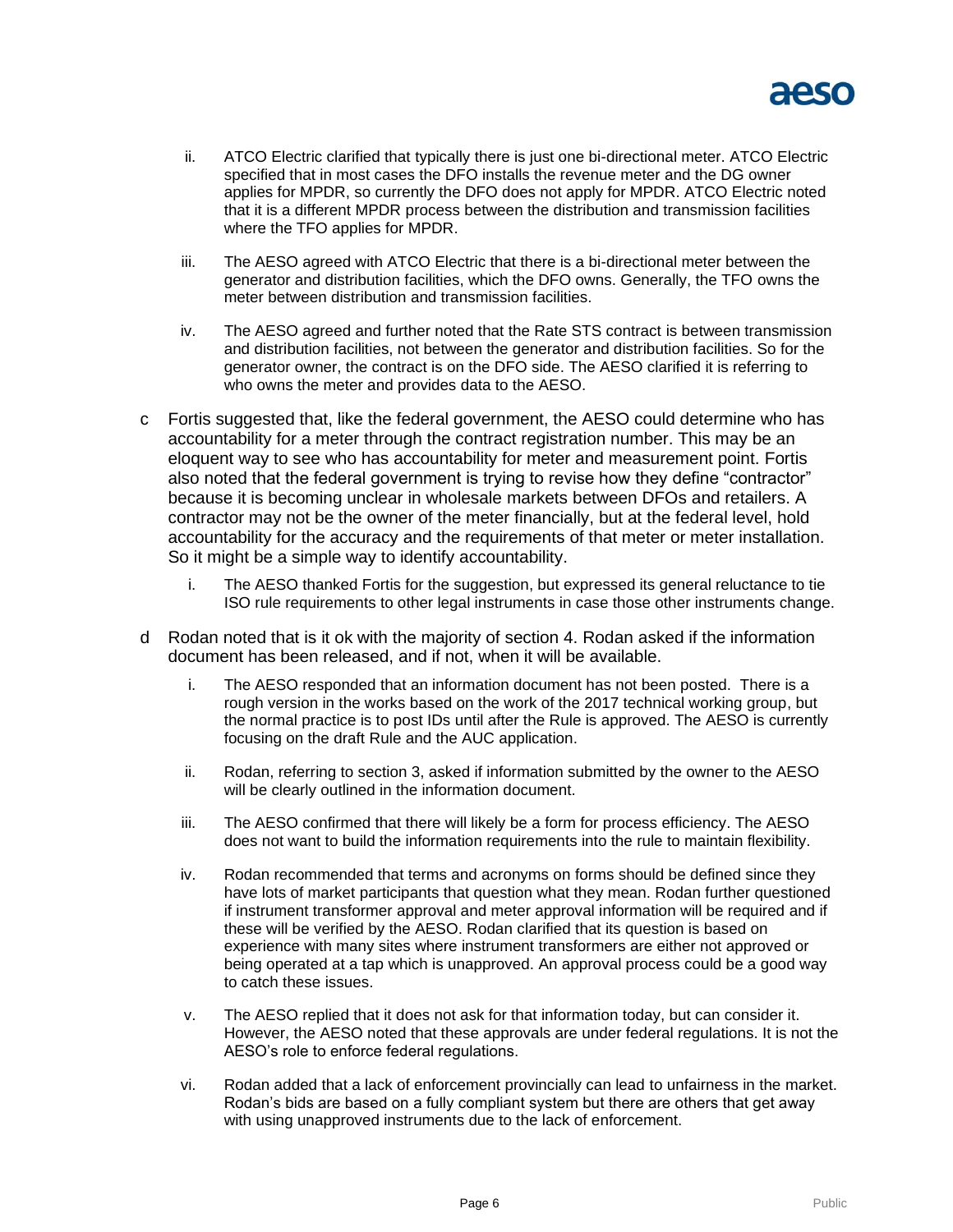

- vii. Fortis agreed with Rodan, noting that the industry needs to look at the E31 series of documents from Measurement Canada. As an example, Fortis referred to the options Measurement Canada has for interval data: there is legally-relevant interval data and non-legally-relevant interval data. The choice in the Alberta marketplace is which of the features does the AESO want to enable? If you are using non-legally-relevant interval data, you can produce time slice data (time of use) from interval data. If you want to derive demand from that interval data, then you must use legally-relevant interval data, verified to the cumulative registers of the meter on a daily basis. While Measurement Canada will allow meters to be approved to do one or the other, it is up to the utilities and the provincial marketplaces to determine how that is going to be applied. In part, the AUC is trying to do this with the Alberta Minimum Meter Guideline which sets minimums for the Alberta marketplace. The AESO needs to recognize, as a regulator, which features it wishes enabled or not enabled and it needs to decide which to apply when there is a choice from the federal regulator. There are a lot of rules to consider and a lot of organizations may not be fully aware of the interdependency between those rules.
- e TransAlta asked how subsection 4(3)(c) applies if a new measurement point is added behind the fence in a net metering arrangement.
	- i. The AESO responded that it depends on purpose of the meter that is behind the fence. Is that meter being excluded from assets which are on the transmission side? And is that meter for settlement or dispatch compliance?
	- ii. TransAlta, in response, stated that it's not excluding the meter. The meter is measuring for purpose of tariff requirements for that net meter point for settlement. TransAlta added that it is trying to interpret what subsection 4(3)(c) means and the impacts.
	- iii. The AESO did not have a direct answer to TransAlta's question. The AESO explained that the intent of subsection 4(3)(c) is to harmonize with Measurement Canada. It is a requirement on the AESO that it cannot approve something that is contrary to Measurement Canada's prohibition against deductive totalization.
- f The AESO, noting the discussion on MPDRs and meters owned by different parties, asked the representing DFOs (ENMAX, Fortis, EPCOR and ATCO Electric) to comment on the ownership of meters on their systems.
	- i. Fortis explained that, in most cases, Fortis provides that metering. The exception is if a generator owner provides its own metering for a DG.
	- ii. The AESO asked Fortis if Fortis is currently responsible for filing or applying for the MPDR with the AESO, or if the generator owner does it.
	- iii. Fortis answered that, in its case, it is the generator owner and who they contract with.
	- iv. The AESO explained that it assumed in section 4 that the party that applies for MPDR is also operating the metering. The AESO agreed to look at what clarifications are necessary here.
	- v. Fortis agreed that the AESO has to look at this in more depth.
	- vi. The AESO asked if Fortis was suggesting a more prescriptive approach that outlines different relationships.
	- vii. Fortis acknowledged that keeping it less complicated is great, but history has made it complicated.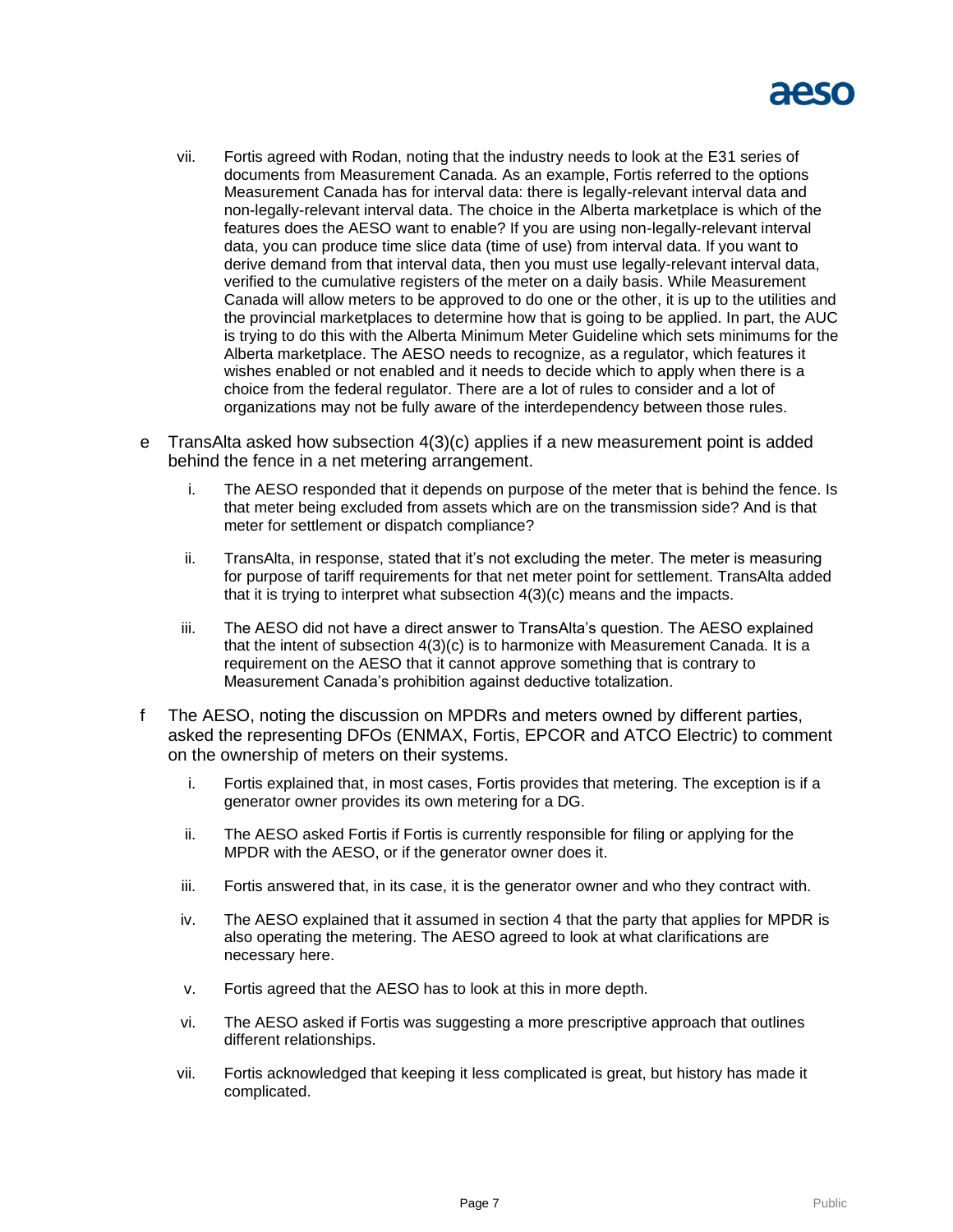

- g The AESO encouraged attendees to think about what they would like to see clarified with respect to relationships.
	- i. AltaLink commented that it is looking for clarity on who is accountable vs. who owns. A lot seems to sit under the owner of asset, but the owner of the asset does not necessarily have the MPDR.
	- ii. Fortis noted that the federal government is looking at administrative penalties, which is a concern for DFOs and operators. Understanding ownership becomes important in this regard.
- h Rodan noted it does not see any reference to an information document in the proposed standard and asked if there is going to be a reference.
	- i. The AESO advised that it does not reference information documents in ISO rules because information documents are not legally binding. All information documents are on the AESO website on the same webpage as the rule.
- i Fortis identified that the definition of "revenue meter" refers to active energy and reactive energy at intervals as defined by the AESO, but in subsection 4(3)(b), metered energy, metered demand and metered apparent power are used. Fortis suggested amending subsection 4(3)(b) to be consistent with the definition of revenue meter.

### **8 Revenue Meter**

- a The AESO explained that subsection 5(1) is to ensure the legal owner of the meter has necessary approval from Measurement Canada, and to avoid duplication with the federal framework. There were no questions or comments from participants.
- b The AESO explained that subsections 5(2) and 5(3) are largely carried over from the Measurement System Standard based on the recommendation of the 2017 technical working group.
- c Rodan advised that, because the draft Rule lacks specific requirements for revenue meters, market participants will be forced to go through Measurement Canada policy. This is already difficult, so some information should be included in the rule or in ID. On the topic of sealing, Rodan pointed out that Measurement Canada has sealing requirements but they only cover the physical meter. Rodan queried how important is it that tamper points like the instrument transformer secondary terminals are sealed?
	- i. The AESO highlighted that the vast majority of meters that the draft Rule applies to are medium to high voltage. Meters within a substation are subject to other security requirements. On the distribution side, the meters are commonly in an enclosure within the facility itself. Moreover, tampering with metering equipment is an offence under EGIA.
- d Rodan asked if the AESO would consider implementing rules for backup metering.
	- i. The AESO referred back to its cost effectiveness and principle. In the AESO's view, there is a trade-off between the cost of back up meters and the benefit. The draft Rule contains other sections on meter restoration. Also, dual meters should already have backup meters. It is not in the AESO's intent to limit backup meters to one single option.
	- ii. Rodan mentioned that, in its experience, the upfront cost of a backup meter is almost always less than seeking a dispensation or putting a temporary sealed meter. With respect to restoration, is that dispensation going to be handled primarily by the AESO and exclude Measurement Canada, or will a dispensation under E25 be required? It is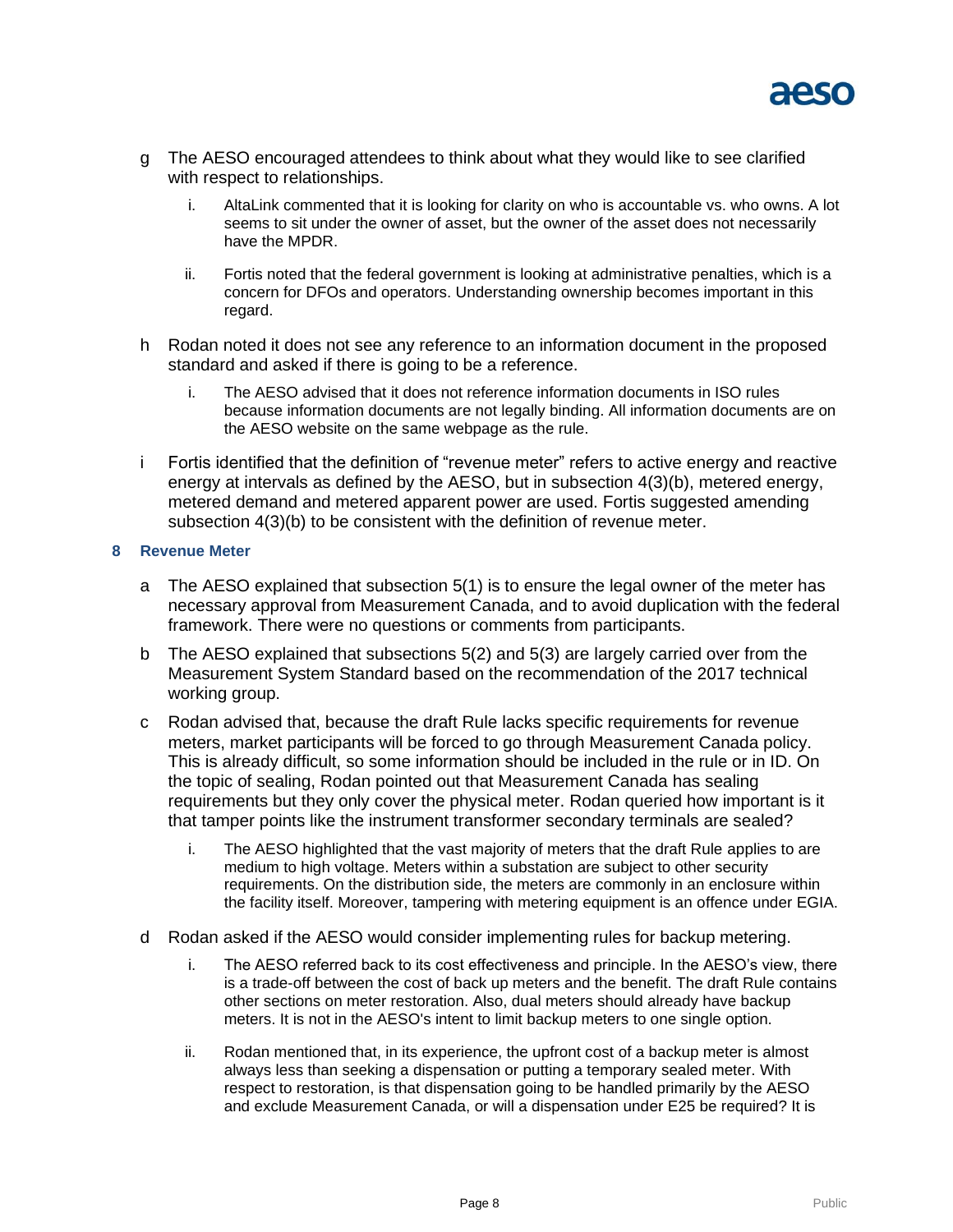pretty comprehensive and it is a lot of internal labour. Putting a backup meter in would be a better solution.

- iii. The AESO noted that E25 is a federal requirement, so it is applicable to the entity accountable. The AESO asked if other participants had comments on the need to include backup meter requirement with the draft Rule.
- iv. AltaLink questioned, based on record of failure rates, whether we need to "use an elephant to take out a mouse"? What is the reliability and what are the problems that we face?
- v. Fortis identified that there are other jurisdictions with backup meters. Fortis asked Rodan if there is data supporting the need for backup meters. Managing back up meters can become costly quickly, so Fortis' initial thinking is that they are not needed. Ontario studies could be considered but there should be a discussion around this and the value.
- vi. Rodan indicated it can provide Ontario data. Rodan further explained that, in its experience, it runs into issues with meter failures. When there is no backup in place Rodan has to get a dispensation from the AESO. Rodan would like clarity on if its client needs to seek a Measurement Canada dispensation in the event of an unsealed meter.
- vii. ATCO Electric noted that unsealed meters are not allowed by Measurement Canada. It is possible to get a spare meter, so that when it goes down you can install it quickly. ATCO Electric has its own policy for backup meters (if over 5MW install a backup meter).
- viii. Rodan agreed, but explained that a dispensation is the only solution in some situations.
- ix. The AESO asked if demonstrating compliance with a backup meter requirement in an ISO rule would impose additional burden on legal owners.
- e Rodan flagged recorder requirements as another issue. There is nothing in AUC Rule 021, Measurement Canada or the draft Rule that defines the registers that the AESO wants to see in a meter for a bi-directional meter point. S-E-02 potentially allows for the use of a net register for bi-directional services, but if the AESO wants to have 4 separate channels it could create an issue.
	- i. The AESO indicated that the Micro-generation Regulation specifies that bi-directional meters have two sets of registers, and also it is in the definition of bidirectional meter in the terminology section of S-E-02. Is this sufficiently clear for Rodan?
	- ii. Rodan, in referring to the relevant S-E-02 definition, explained that it can be interpreted as using a single net register.
	- iii. The AESO corrected its reference to S-E-05 section 4.
	- iv. Rodan expressed a general concern with how Measurement Canada rules are not always definitive, difficult to interpret, hard to follow and provide for grey area.
	- v. The AESO acknowledged Rodan's concern, but explained that the onus is on industry participants to understand and comply with Measurement Canada. The AESO's concern is getting boxed in by referencing specific Measurement Canada requirements in ISO rules. Where the AESO has a preference it can indicate it, but generally tries to avoid being overly prescriptive.
	- vi. Fortis mentioned that Measurement Canada has allowed the use of net registers as well as bi-directional registers. Fortis articulated that Alberta should be crystal clear about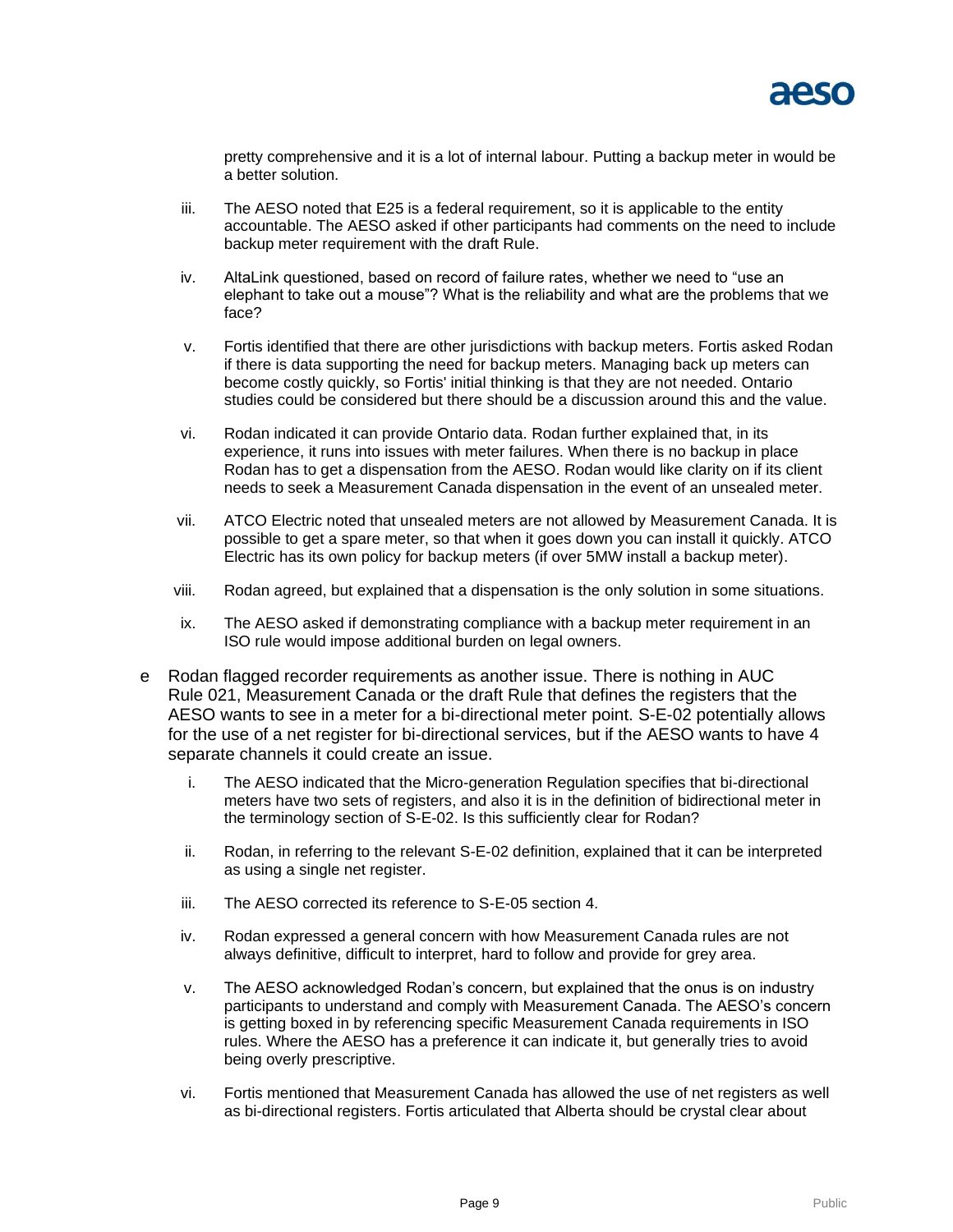

having two separate registers. Fortis also advocated for a new distinction between legally relevant interval data and interval data. Section 5 should identify the requirements at the provincial level for frequency of the data, for example 5, 15, 30, 60 minutes. If it does not, we are limited in what we can do with that data outside the meter. In January 1, 2020 new requirements and after 2023 all meters must comply whereas grandfathering only goes up to 2024, so eventually every meter is going to be changed. There is an opportunity there to add clarity with this rule.

- f The AESO asked participants to summarize their priority items for specific revenue meter requirements.
	- i. Fortis wants the AESO to define "legally relevant interval data" or "interval data". If using "legally relevant interval data", the AESO needs to define what is the "interval data" period (i.e. 5 min, 15 min).
	- ii. The AESO asked Fortis if interval data is already defined in Measurement Canada. The AESO mentioned that, if something is already defined, it typically won't redefine it unless it needs something additional.
	- iii. Fortis explained that this is defined in S-E-11, and application of how it can be used. Fortis stressed that because the concept is so misunderstood, the rule should clearly identify that it will use Measurement Canada definitions.
	- iv. Fortis also asked the AESO to provide clarity on required registers for micro-generation, received and delivered for DG, SSG, and large or small micro-generation, and, if each interval meter is to have 2 or more channels, at what level (i.e. load) that should occur.
	- v. Rodan also asked for clarification on registers and if the AESO expectation is 4 channel, Rodan further noted there are new phases that require compensation that cannot be done inside a meter. Rodan asked if the AESO was going to define how those calculations are done, or are we going to rely on Measurement Canada loss policy?
	- vi. The AESO asked Rodan if the calculations defined in MPDR have been sufficiently clear in prescribing whether a separate register for bidirectional flow is required.
	- vii. Rodan agreed it is sufficient, but it still doesn't tell you which registers to put in the meter.
	- viii. Fortis mentioned that Measurement Canada currently allows net registers, which allows net interval data or net values to be derived outside the meter.
	- ix. Rodan re-emphasized that the MPID is not sufficient for the ideal calculations. How it is done and where is not defined.
	- x. The AESO asked if compensation must be on the meter data system side? Is there any no-go on one option inside and outside of the meter and if there are implementation issues you have seen?
	- xi. Rodan responded that, the only option is a spreadsheet if the quadratics that cannot be handled by the meter. Rodan asked if this is allowable and will it be defined.
	- xii. TransAlta referenced the AESO's intention to allow flexibility so entities can choose what to do.
	- xiii. The AESO indicated that has relied heavily on the recommendations from the 2017 technical working group.

### **9 Measurement Transformers**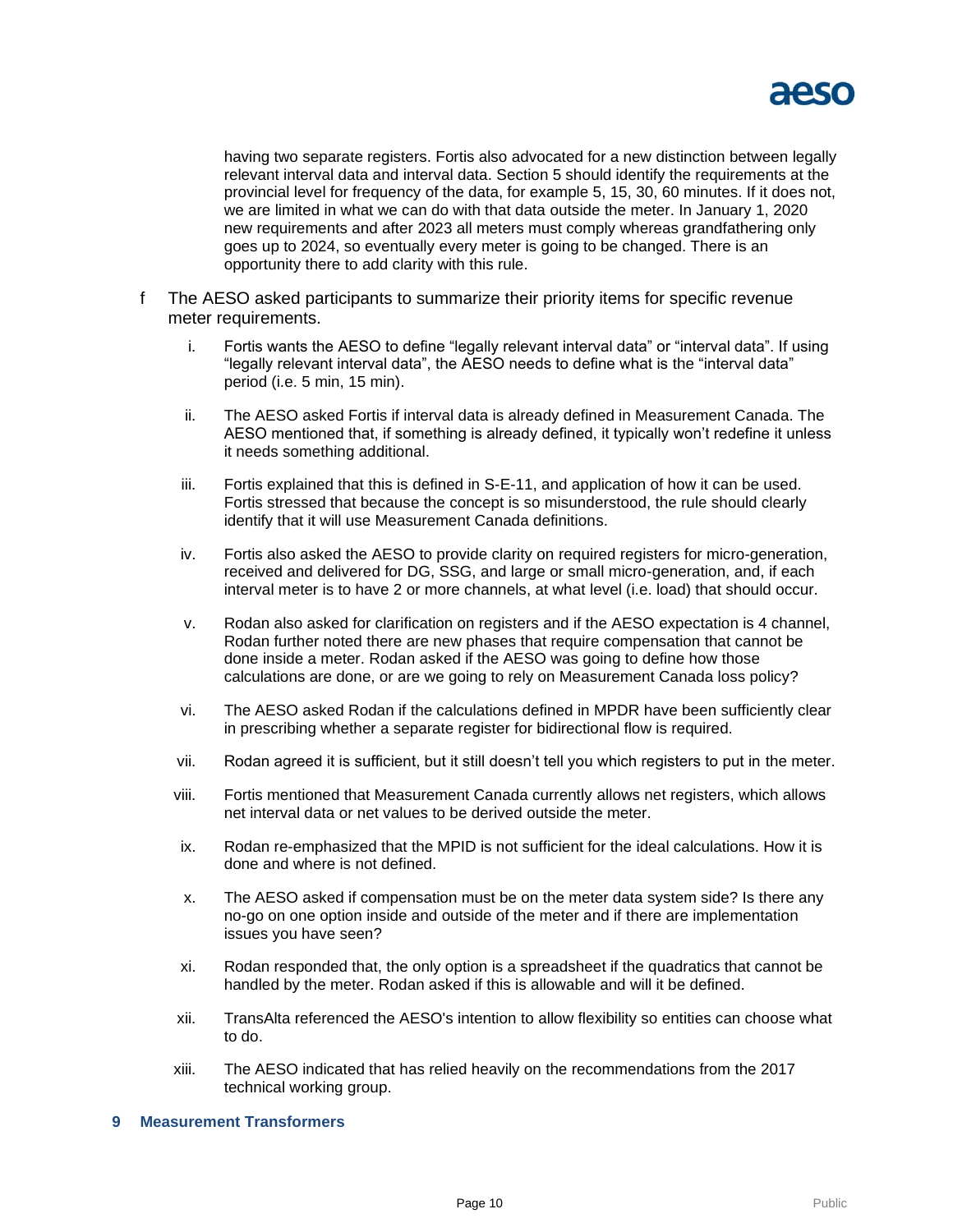

- a The AESO presented section 6 of the draft Rule.
- b Rodan asked if situations where people are sharing measurement transformers were going to be grandfathered in the draft Rule.
	- i. The AESO asked Rodan about what the extent of meters sharing CTs is, and if Rodan has data or analysis on the topic.
	- ii. Rodan responded that is significant and indicated that it could provide some examples.
- c Rodan recommended that there should be a requirement about ongoing maintenance or, upon energization, there should be commissioning process for instruments.
	- i. The AESO mentioned subsections 7 and 8 of the draft Rule cover verification and in-situ testing and reference other ISO rules that pertain to commissioning of transmission and distribution-connected generators. The AESO asked participants if they see the need to submit metering information to the AESO for assets over 5MW.
	- ii. Rodan indicated that it submits a single line diagram for its clients.
	- iii. Fortis mentioned a Measurement Canada bulletin that gives everyone a pass right now. However, Measurement Canada is looking to require the accreditation of organization for commissioning of sites with CTs and PTs, as well as for field inspection services. Frequency of inspections have not yet been determined. Fortis commented that the federal government believes they have a legal obligation to inspect, as the entire installation is considered a meter.
	- iv. The AESO pointed out that subsection 7(3) is referring to the entire measurement system, including the data system.
	- v. Rodan questioned whether subsection 7(3) was placed under the right category within the rule, but generally agreed that subsection 7(3) seemed valid as long as the description includes instrument transformers. Rodan asked if the AESO would put a plan for sites that have unapproved transformers?
	- vi. The AESO asked all participants if such a plan was needed.
	- vii. Fortis commented that dispensated sites go back many years. Dispensation with Measurement Canada, which was ultimately dealt with at AESO level.
	- viii. The AESO explained the purpose of the measurement data is for the settlement process so if there are any changes we will have to readjust.

### **10 Metering Data Services**

- a The AESO presented subsections  $7(1)$ ,  $(2)$  and  $(3)$ , noting that some of these topics were discussed earlier. It is the intent of the AESO to avoid prescriptive methodology.
- b TransAlta mentioned that the "reasonableness" threshold in subsection 7(3) could be arbitrary. The issue being that the AESO can come back and deem something unreasonable and the market participant is then out of compliance.
	- i. The AESO acknowledged TransAlta's comment and agreed to revisit the language in subsection 7(3).

### **11 Revenue Meter Testing and Reporting**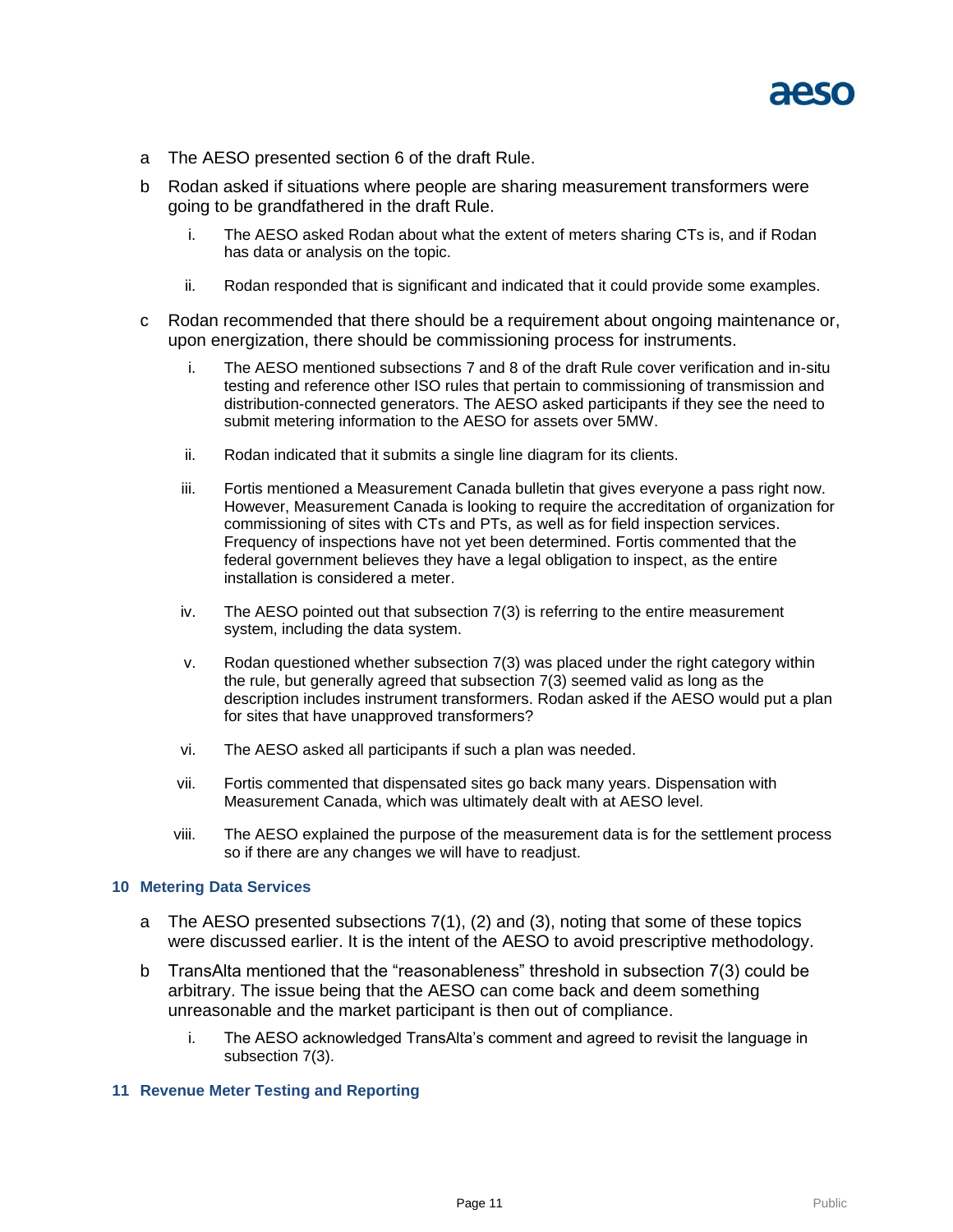

- a The AESO solicited input on the options for subsection 8. Specifically, the methodology for determining the MW classes for in-situ testing and what happens if a measurement point changes between MW classes.
- b Rodan provided support for eliminating 6-month inspection frequency. Very large sites should be looked at annually as the cost is negligible compared to generation output. Rodan does not believe the 10 corrections found by the AESO is a good representation because of how testing is done now, there could be measurement drift in instrument transformers that is not caught. When tests are done it is quite rare that you do hot stick primary reading for current due to safety restrictions and you can only do secondary testing. If the way you validate system accuracy is to compare against secondary system, and in some instances that is the same, you can have issues without even knowing. There are issues with testing now and upon site energization commissioning. With respect to recommended frequencies; if we want to stay with 2 and 4 years Rodan is ok with removing, and keeping 10-50 MW. Before 1 MW it would not apply very often, and meter had to be tested as per Measurement Canada. If there is a problem with the measurement, settlement correction becomes more difficult as time passes. Safety issues and tampering, corrosion and water damage can be found in in-situ testing.
	- i. TransAlta asked Rodan if the issues described were related to the size of unit.
	- ii. Rodan responded "no".
- c The AESO asked participants if anything has changed since the 2017 technical working group recommendation; specifically, if participants now support more frequent testing intervals.
	- i. ATCO Electric compared the tables and noted that Rodan's recommendation requires more frequent testing. ATCO Electric suggested the 2017 technical working group's recommendation as the minimum requirement, noting that there is nothing preventing the meter owner to test more frequently if they need to.
	- ii. TransAlta stated that it did not support a more stringent requirement, but mentioned that it is exposed to the impacts of the revenue meters not being tested and are affected by the side effects. If it wants to do more testing, the optionality exists.
	- iii. Fortis agreed that the minimum standard should be set by the rule. Fortis articulated that testing needs to look closely at Measurement Canada changes: from January 1, 2020 to 2023, Measurement Canada is expecting each site to be inspected, which may or may not be a physical in-situ test. Fortis recommended considering similar criteria to E31 under validation requirements for "grandfathered installations". There is a transition period between now and 2023 and Measurement Canada had said that, until you upgrade your meters, you will be under this grandfather clause that has a frequency. Fortis emphasized that the rule should address the transition period and the move forward period and the requirement has to be defined by the meters type approved (whether it is S-E-02, SS06 vs PSE18 and PSE19). Fortis suggested having the reduced frequency for the new standard of meters as we have defined and then default over that transition period to what Measurement Canada is proposing, which is forcing a review of every installation.
	- iv. The AESO noted that Measurement Canada is requiring inspection of meters starting Jan 2021, so some of these issues can be caught by complying with that.
	- v. It also urged attendees to please keep in mind compliance requirements, if there is a suspected non-compliance we have to send it to the MSA. Other regulatory rules are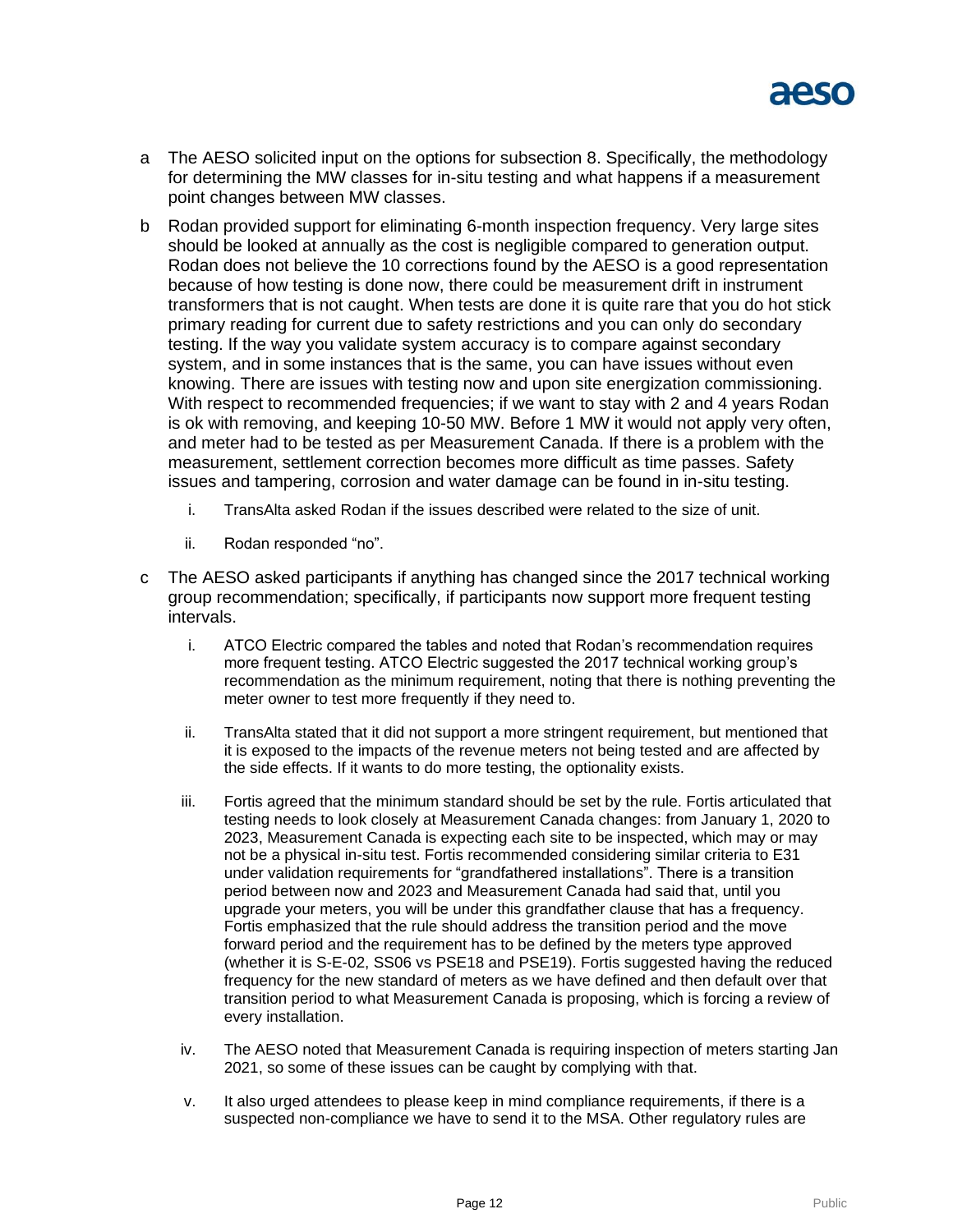

requiring you to inspect your meters, so the AESO is trying not to put more regulatory burden on market participants by not having them be in contravention of both requirements or incurring duplicate penalties.

- vi. EPC mentioned that it has changed its testing procedure to test the primary to secondary accuracy, with the caveat that some sites cannot be done for safety reasons. However, those sites are fewer compared to the overall population.
- vii. AltaLink asked Rodan if the concern has more to do with instrument transformers and less to do with cycle itself.
- viii. Rodan responded that its concern is with measurement accuracy and integrity. Rodan questioned whether the testing intervals should be for convenience or for integrity. Rodan asked what Measurement Canada standard covers less than 5MW.
- ix. ATCO Electric noted Measurement Canada doesn't have any rule regarding the retest frequency, but the 6 years mentioned there are regarding verification period. Typically, if a meter is not part of a group, it probably has to be pulled out and re-verified. Every time you pull a meter and verify it you have to test it again.
- x. Rodan noted 6 years is a brand new meter or one that is within 12 months of purchase for their pool, but every subsequent reseal after that on a refurbished meter is 4 years.
- xi. ATCO Electric responded that if it is under 4 years and you pull out the meter, you are required to retest. Essentially if you retest it every 4 years, there is no issue with the schedule.
- xii. Fortis added that depending on the device you use, the seal period is 6 or 10 years, typically many of this class of metering fall within the 6 year period for reseal. We are also implying that when you do a site check you do in-situ check so we need to be careful and clear on how we are testing because we may not get any value. How far we want to go from a diligence point of view is up for discussion.
- xiii. The AESO pointed out that, under subsection 8(3), it can ask the legal owner at any time to test and the legal owner is obligated to report to the AESO within 30 days.
- xiv. EPC noted that, on the topic of commissioning of metering installation, there is a requirement to test the installation to ensure that all components are correct and valid, but confirmed there is no prescribed way for how this is done. EPC expressed its support for the proposed testing frequency as minimum requirements.
- d EPC generally commented that, ultimately all meters are used for billing settlement within the AESO, and these meters need to be compliant with Measurement Canada. Because Measurement Canada regulations might change, referencing as opposed to writing them into the new standard is a better approach.
- e EPC asked Rodan if a backup meter is a spare meter or is it a wired-in second meter, or is it a standby meter wired in?
	- i. Rodan explained this would be a wired-in meter that does not have to be connected but it would share instruments with the primary meter.
- f EPC mentioned that measurement integrity is most likely compromised when the site is changed or touched so Measurement Canada requires testing whenever a site is changed, including the components and the meter. EPC asked Rodan whether this testing satisfies the need to look at site to ensure measurement integrity.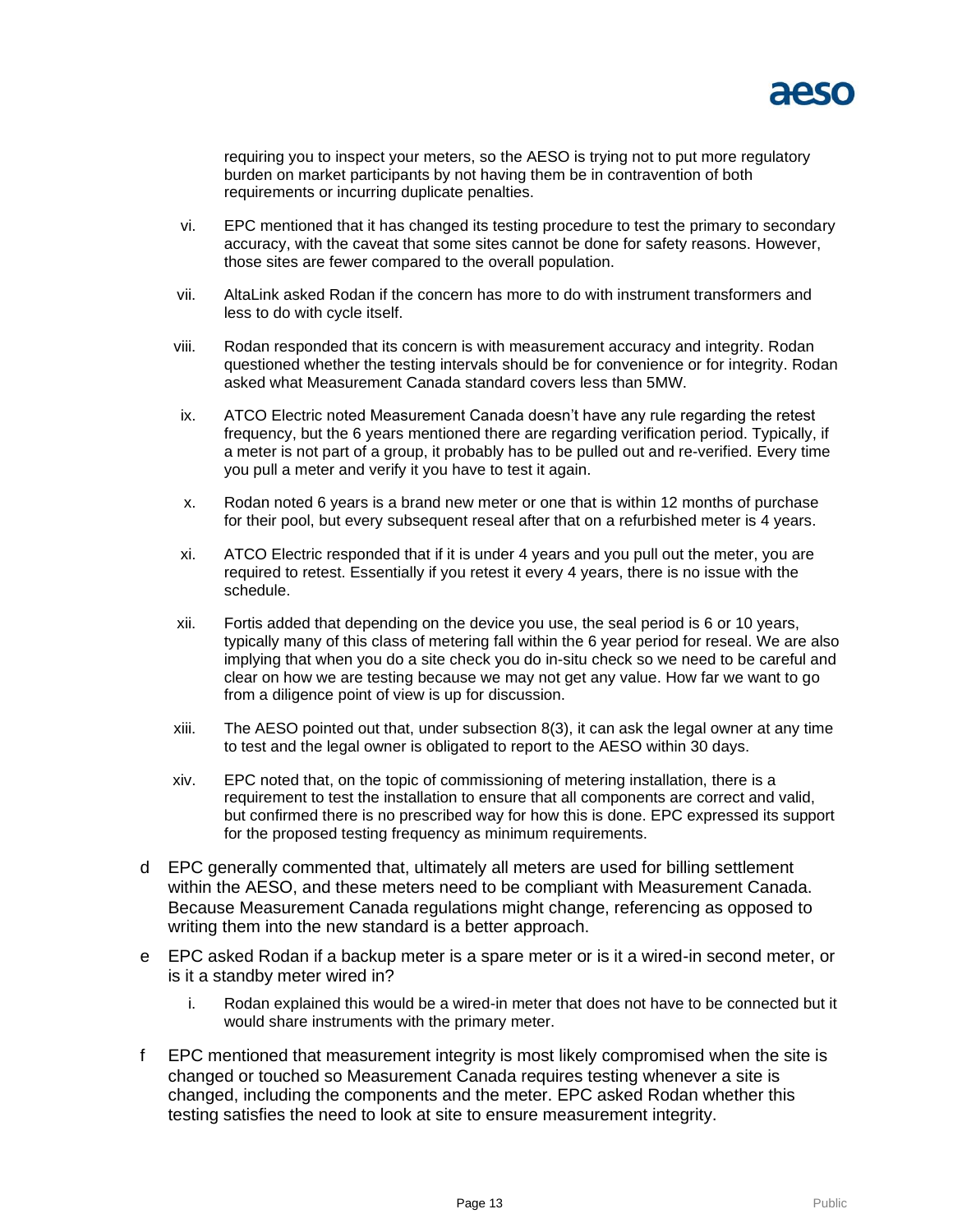

- i. Rodan responded that it would upon the change, but not for ongoing operation.
- g The AESO went on to explain the methodology options for determining the MW class. It is not clear if the methodology in the Measurement System Standard used all hours in the year or not. The AESO proposed to use all 8760 hours to make the calculation simple. Each generator and load has its own measurement point and since the MW class is calculated for each measurement point, they will be calculated and paired separately. Rodan proposed to strip out zero MW hours and only use non-zero MW hours. For solar plants, this would mean stripping out half a year
	- i. Rodan agreed that there is nothing today that tells you how to use calculate MW class, rather just how to report it annually. Rodan explained that the MW flowing through meter system is the reasoning for ignoring non-zero MW intervals. For example, if you have a 100 MW plant that puts out a steady 100 MW when it generates and it is running for 1/10th of the year, should it be in category of 100 MW or would you divide that and put it in the 10 MW class? Should a meter point with a higher impact on the grid when it is operational be tested more frequently or should it be based on the average throughout the year? This is not clearly defined in the current standard.
	- ii. ATCO Electric indicated that it ignores zero MW intervals, but would have to confirm with its data management system.
	- iii. The AESO asked other participants how they are currently calculating MW class, noting that it would be valuable to understand what the current practices and expectations are across the board.
	- iv. Rodan noted that if zero MW hours are included in the calculation, it is possible that a plant could fall under a different MW class each year depending on whether it is turned off. Rodan articulated that if a plant has capability to do 70 hours, it should be classified as that regardless of how many hours with MW it is running.
- h The AESO asked participants how measurement points with a changing average should be treated. What are the current practices for defining the MW classes and what are the compliance considerations?
	- i. Rodan stated that sometimes a few meter points a year will change classes and make the meter point overdue and we test it as soon as possible at the new frequency. Will the timeframe to calculate MW classes be defined? Is it a Nov – Nov or a Jan - Dec calculation?
	- ii. The AESO explained it is currently determining the data set being used to do that test. It is looking for input from industry. Is it influenced by business cycle, should there be a standard time frame, other circumstances that require it to be different for different entities?
	- $i$  Rodan has no preference. Whatever the AESO says is what we will use. Thinking Nov  $-$ Nov would be best to get quotes done for next year.
	- iv. The AESO asked if everyone is currently different or are they standardized for all their clients?
	- v. Rodan answered currently it is whenever we can link it.
	- vi. The AESO asked if anyone would not support Nov Nov for data set that goes to methodology.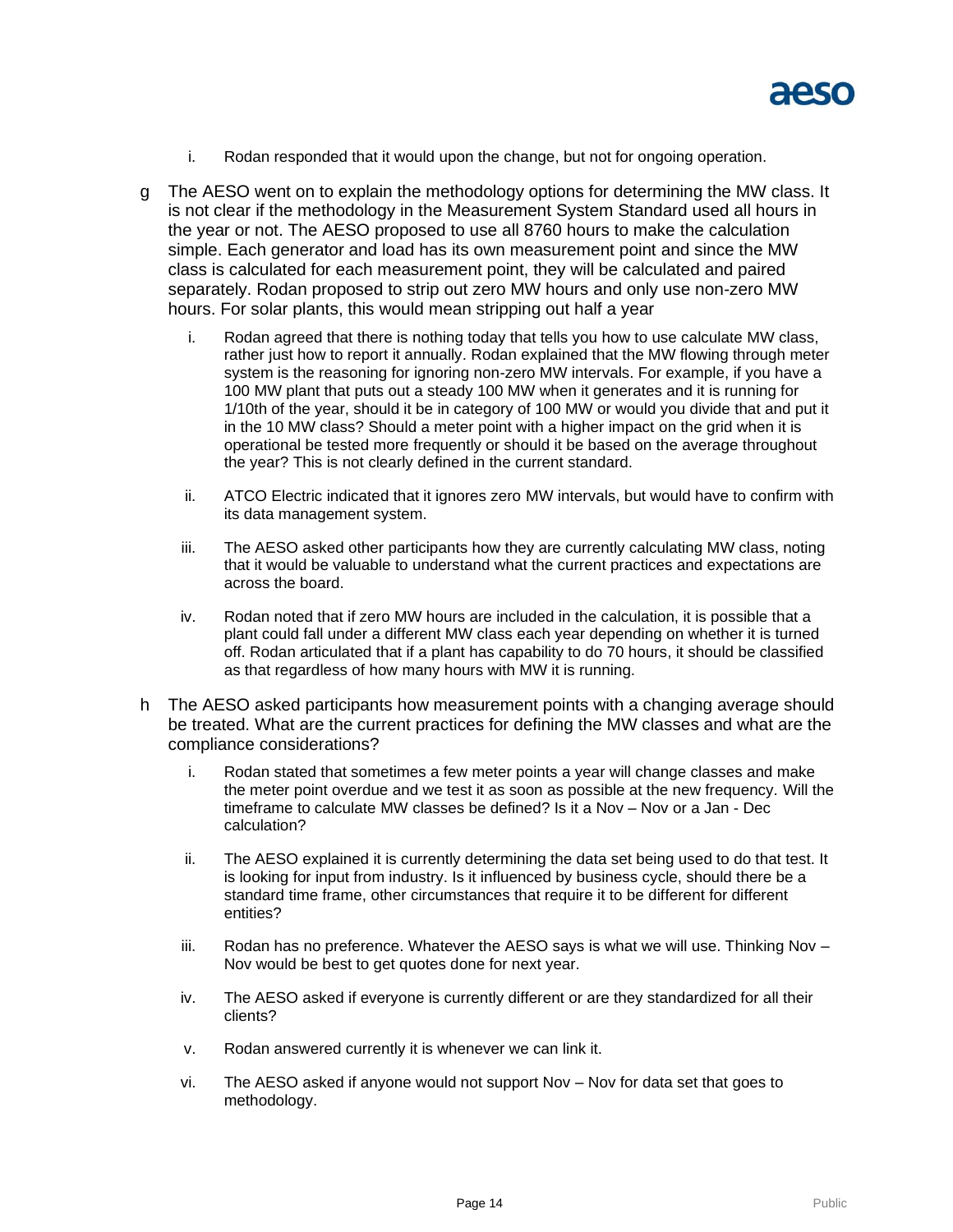

- vii. ATCO Electric replied that if you impose the date, then some utilities might have to change the system. Someone else may take different timeframe than what Rodan does now. Cautious if we agree there may be some system changes.
- viii. TransAlta asked how the AESO intends to deal with this as compliance issue. TransAlta would say canvassing is what they are using now, and then get a sense of what most people are gravitating to. Single year average you will always have point of potentially crossing to another class. Trying to minimize from year to year volatility would be helpful.
- ix. EPC noted the interval could be a rolling 12 month to calculate the MW class to determine the class rating.
- i The AESO moved on to Section 8(2), on providing results of revenue meter testing. If it is plus/minus 3% which is a carryover of the requirement. Any questions/comments?
	- i. Rodan noted that the way this is written, owners are only expected to provide test results to the AESO for a failure. For enforcement, how can you guarantee someone is carrying out in-situ test if they are not required to provide evidence or test form? Is there going to be any test procedures or requirements at all or will this be left to discretion? If no requirement, how can you ensure they are actually performing those services and tests to AESO expectations?
	- ii. The AESO responded that subsection 8(1), which will be the requirement to perform insitu testing in accordance with a particular interval, will reflect this. As far as the actual reporting of the testing, the AESO only needs to know if the results are not clean. The AESO explained that the 2017 working group looked at what should stay and what should go. There was an agreement to remove the particular appendix and not place it in the rule, but if the thinking has changed the AESO is open to making it more prescriptive and place legal obligations on people to conduct testing in accordance with a certain process. The AESO wants an understanding on how things are happening right now and how it works within compliance with AESO rules.
	- iii. Rodan asked if there are any existing Measurement Canada standards that the working group knows about regarding in-situ test all in one place.
	- iv. Fortis explained that not specifically for Measurement Canada, but they have field procedures for their own staff that can be used as a guide but do not need to be prescriptive. Measurement Canada, is looking to revamp their processes, if organizations will be accredited then equipment has to be certified and traceable. Right now Measurement Canada does not require organizations to self-report if exceeding plus/minus 3%. If reported or published, then Measurement Canada would have an obligation to review and consider applying administrative penalties. Is it not legal under the Federal Act to have facilities operating outside of plus/minus 3%. The AESO might want to look at this from a legal perspective between provincial and federal rules and ask if this disclosure creates some legal issue around that reporting. If so, how would it be approached?
	- v. The AESO noted it definitely wants to harmonize with Measurement Canada and will look at Measurement Canada's standards. It then presented requirement 8(3) with respect to unusual data reporting requirements which will not be used on a routine basis, and there were no comments on this subsection.

### **12 Measurement Data Corrections**

a The AESO explained and presented the rationale for subsections 9(1) through 9(4). Currently these corrections are not in the Measurement System Standard. However, the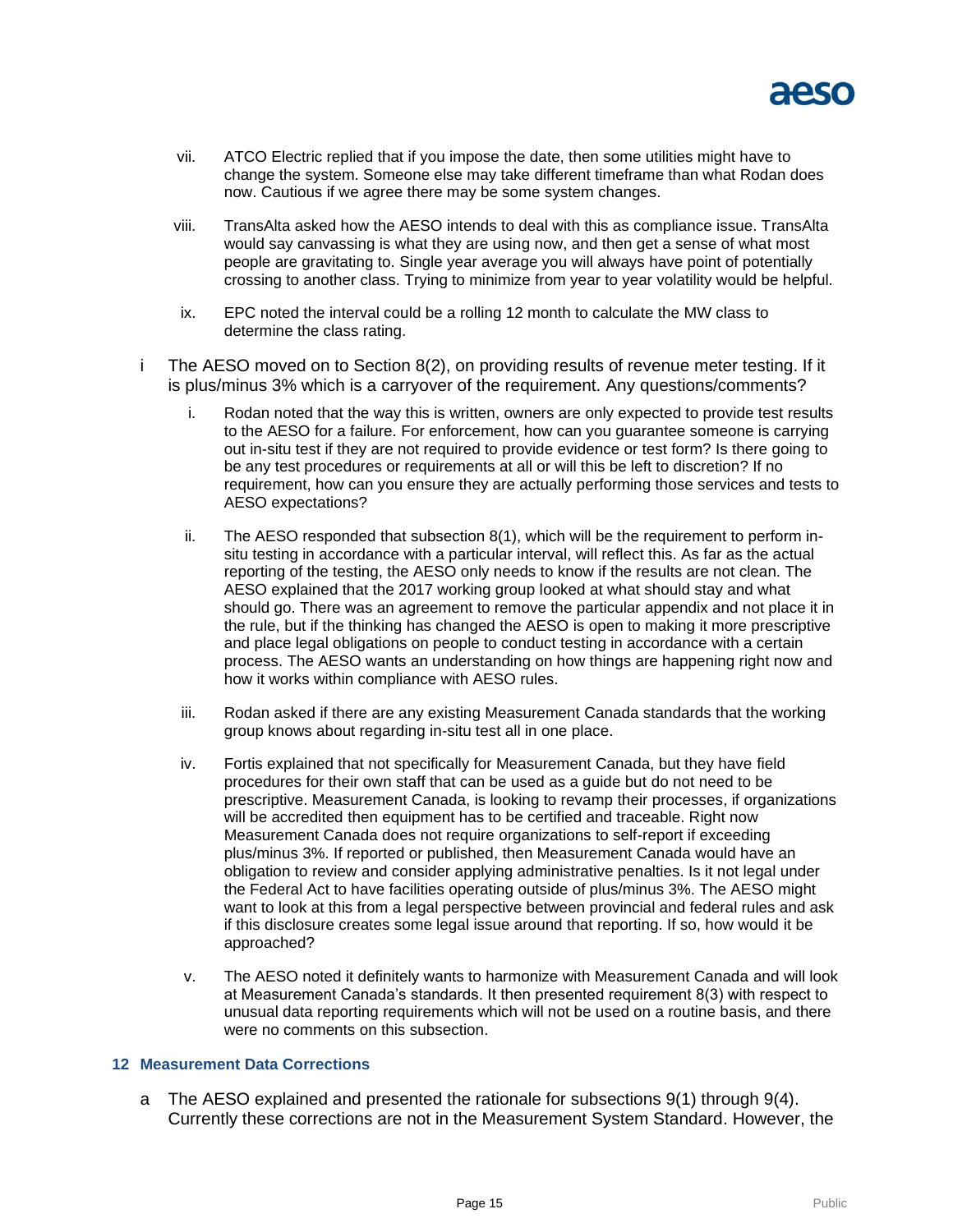

AESO does have a routine process for the meter owner, or MDM acting on their behalf, to submit data corrections. The purpose of putting this in the draft Rule is to formalize the process. It is a two-step process where right now the data correction request comes in to the AESO, the AESO verifies the data and once it is vetted it can be uploaded into CDMS. This is such that the AESO can verify data corrections against either prior data (prior settlement period) or source data such as SCADA. The AESO does not intend to change the current process or forms that are being used.

- b TransAlta asked if subsection 9(4) is repetitive of subsection 9(2).
	- i. The AESO explained this is more on the submission process. Subsection 9(2) is for where a summary of correction is provided. Subsection 9(4) is the actual submission. There is a vetting that goes on first, and then the market participant can enter the correction into the system once the vetting is complete. Essentially subsection 9(2) is the summary and subsection 9(4) is DSM.
- c ATCO Electric asked if there is a timeframe for the error, or is it once you find it? Under the settlement process if it is before the final you don't have to do any paperwork. If you find an error, you just process the data and publish it.
	- i. The AESO noted that currently if the error is found just before settlement, it must be fixed. If the data is already published (after settlement), then you need to submit a correction form and the AESO needs to validate that.
	- ii. TransAlta is concerned that this is too onerous on the MDM because if you have lots of feeder points you may not get the data in time as there is daily, monthly and final data. Sometimes you don't get the data by the monthly deadline because communication or other issues.
	- iii. The AESO agreed and explained that the original wording referred to final settlement, if you discover an error after settlement, but the working group started exploring what happens if you discover errors at any time. If this does create more onus on market participants, the AESO is sympathetic to that, but it did qualify in subsection 9(1) that it is triggered only when an error is discovered.
	- iv. TransAlta confirmed this is not related to a change in data, rather a metering error.
	- v. The AESO confirmed this is the intent. If you have data error prior to settlement, you can submit it without any approval from the AESO.
- d ENMAX asked how the process works when you are submitting the data and there is no error, but meter communication failure has caused the data not to be submitted to the AESO for 3-4 weeks, but it is still within the month. Further, if final is within 3-4 months, if it is still within that timeframe?
	- i. The AESO confirmed you don't need to submit the form to the AESO if it is within the one month before the settlement. The AESO explained its current procedure is that after initial settlement, you have to submit the form. The intent is not to cover late data just to cover errors when they are discovered.
- e Fortis requested confirmation that the AESO wants the form submitted after initial settlement, which is basically 7 days.
	- i. The AESO confirmed it is 7 days after that month. If you missed the month you have 7 days. This aligns with current practice.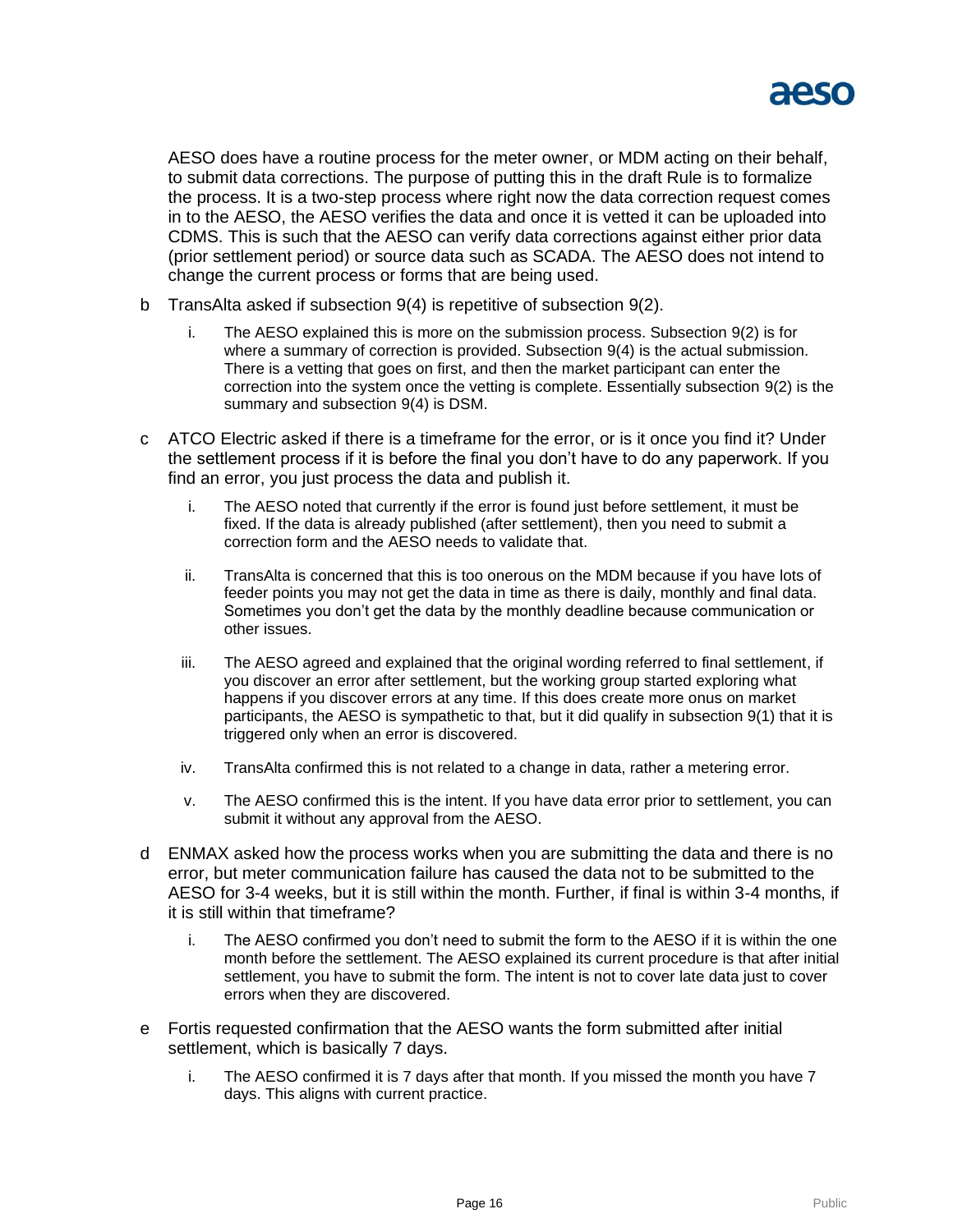

- ii. Fortis thought the form was to be submitted after final settlement, which is 4 months.
- iii. The AESO explained its intent is whenever the error is noticed; notify AESO as soon as practicable. It didn't want to put any hard and fast requirements.
- f Fortis asked if the AESO considers an estimate interval an error. Because this information will be replaced when you get actual.
	- i. The AESO confirmed it does not. If the actual data replaces the estimate, then it is not an error. If the error is after initial settlement, that is when you need to submit the actual form. The AESO further asked if there will be support of this submission requirement applying post certain settlement periods (i.e. post-initial, post-final).
- g Rodan asked if this is already covered under AUC Rule 021.
	- i. The AESO explained this is in support of PFAM. So the question is more on whether to report before or after initial settlement. The data coming in already has initial settlement and if you submit again, load compliance will want to know that happens because they can't see the different versions, but they want to know. This is why you need to submit after the initial settlement.
	- ii. ATCO Electric noted it believes this is a redundant process because the AESO already has the initial data and at the end they get the actual data so do you need a form anyway? From a metering perspective you have actual data to replace the estimate. Unless the AESO notices that the data is erroneous.
	- iii. The AESO asked how it would know that this is an estimate and not incorrect data. However, if you have a form to explain an error, the AESO can tell the difference.
	- iv. ATCO Electric noted that in the file itself there is a field for an actual measure, so if there is an estimate and replacing by actual, which should be the end of it.
	- v. TransAlta further explained that part of the AESO's form is submitting a reason for error, and when an estimate is submitted it isn't an error.
	- vi. The AESO confirmed that errors in estimates are not meant to be caught on this. This is after submitting the actual data. The AESO will take the wording away to ensure it is clear.

### **13 Restoration**

- a The AESO presented the proposed draft subsection 10 on restoration. The draft was discussed in June 2017 with the working group. The bulk of the requirements are a continuation of the existing Measurement System Standard. This refers to the owner of the revenue meter becoming aware of the failure of the revenue metering system, which covers cities all the way to data system, and notify the AESO in writing. Subsection 10(2) is on timing. Currently the standard is by business days of being aware of the failure. In the 2017 working group meeting, the discussion was to move this to 30 calendar days or 30 business days. Currently the AESO proposes a 30 calendar day timeline which would allow for a more complete investigation of the failure. Also, the choice of calendar days over business days was made because revenue meters read 24hrs a day, beyond business hours.
- b TransAlta noted a drafting item. There are now compliance obligations that the AESO is going to amend the restoration plan in a manner that will resolve that failure. Is it the real requirement that the person that noted they have a revenue system issue notifies the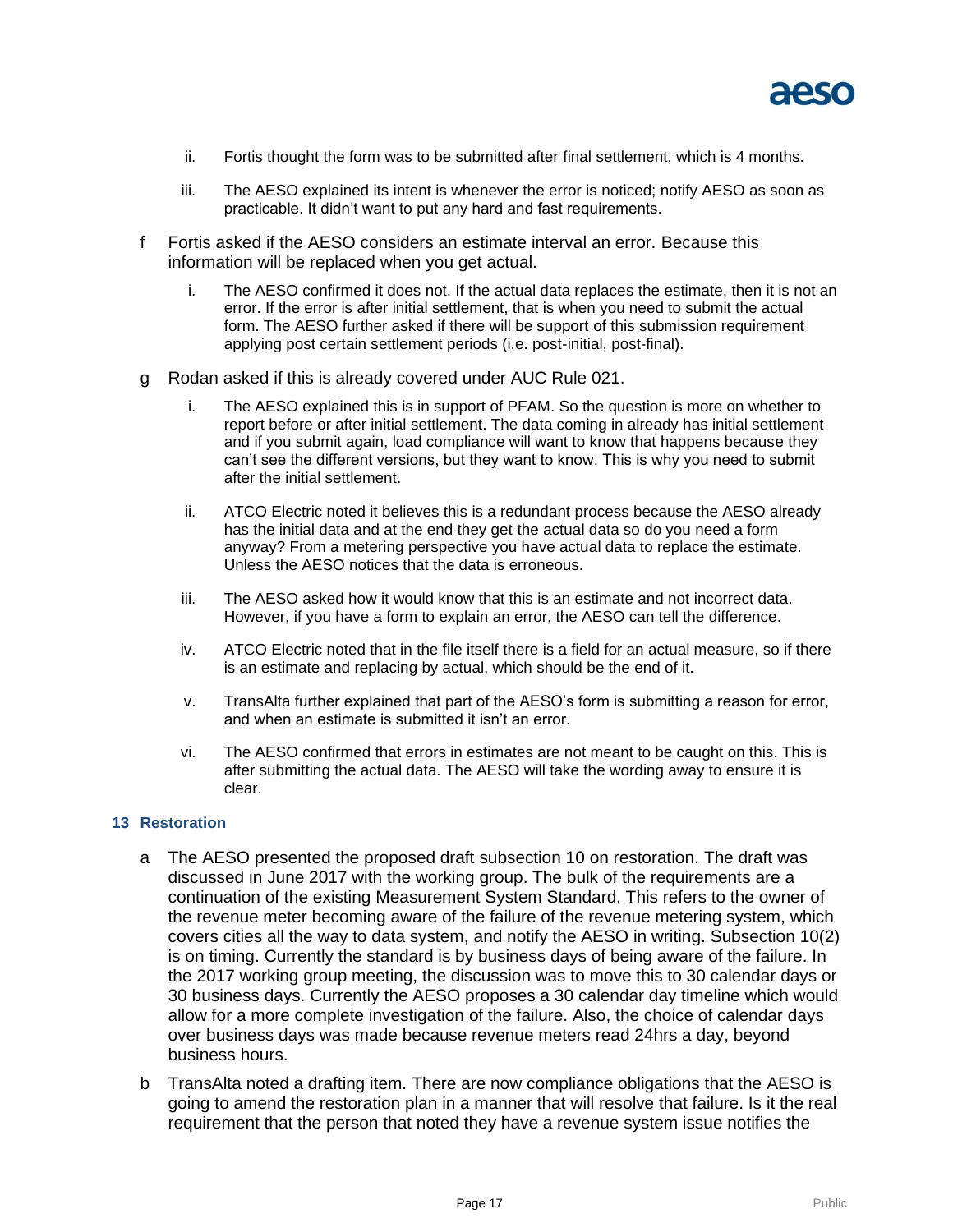

AESO and specifies what the restoration plan is and come back and restore that system to make sure it is operating correctly. They help for understanding the process, but as a rule drafting component, it seems like it is more than what might be needed.

- i. The AESO understands there are meters that have lead time and that is where the restoration plan comes in. That is also where the agreement between the AESO and the meter owner to use an unsealed meter comes in.
- ii. TransAlta just noted these are strange compliance obligations to impose on the AESO and the market participant. The market participant identifies that the system has failed; they are notifying the AESO and explaining what the restoration plan is. Obviously there is a process that is invoked by the AESO to ensure the timeframe is reasonable, but the AESO is now committing itself to directing the market participants on assigning a reasonable amount of time; but the end outcome you are trying to target is that the legal owner has to restore that revenue system.
- iii. The AESO appreciates TransAlta's comment. This provision is about the process and understanding the process, but there may be a way to simplify the language.
- c Fortis noted, regarding the comment made with respect to permission to use a meter without a seal, this is Measurement Canada jurisdiction, which would make the meter owner non-compliant. Regarding data corrections, there are two kinds of data: actual data available because you have a metering system working, or you have estimated data available. Restoration is covered within AUC Rule 021 around how the data correction is managed. We need good clarity around the meter data corrections, and when those are necessary. A suggestion when looking at corrections over a significant threshold, maybe then it is more of a reporting mechanism to explain why there is such a significant change as opposed to trying to monitor the correction.
	- i. The AESO agrees it is important to know what the rationale is and that is the rationale behind the reporting of subsection 9. What causes the correction?
	- ii. Fortis further noted that AUC Rule 021 has TAA transaction for adjustments done on system level. The proposed ISO rule does not have a reason code in there on normal sites within AUC Rule 021. The RSA is done for residential farms, etc., but on the system level TAA is done. Maybe it is a matter of changing AUC Rule 021 and putting a reason code transaction.
	- iii. The AESO noted that is a good suggestion. It reverted back to the many regulatory tools that apply to metering and AUC Rule 021 is one of them, and this is something to consider. The AESO repeated the intent of section 10 of AUC Rule 021 doesn't address how long you have to estimate the meter. The intent here is to ensure the estimate is at short as possible. The AESO expects the failure to be fixed as soon as possible. Here we have all the timelines to make sure the meter is restored as soon as possible.

### **14 Information Document (ID)**

- a The AESO presented a list of items that it flagged for an accompanying ID, but acknowledged that the discussion on an ID may be premature because it is dependent on the content of the final, approved rule.
- b Heartland asked if the AESO would commit to releasing an ID before filing the rule with the AUC. Heartland recommended writing the intent into the rule because down the line, people forget what the intent is and it will change or get made up.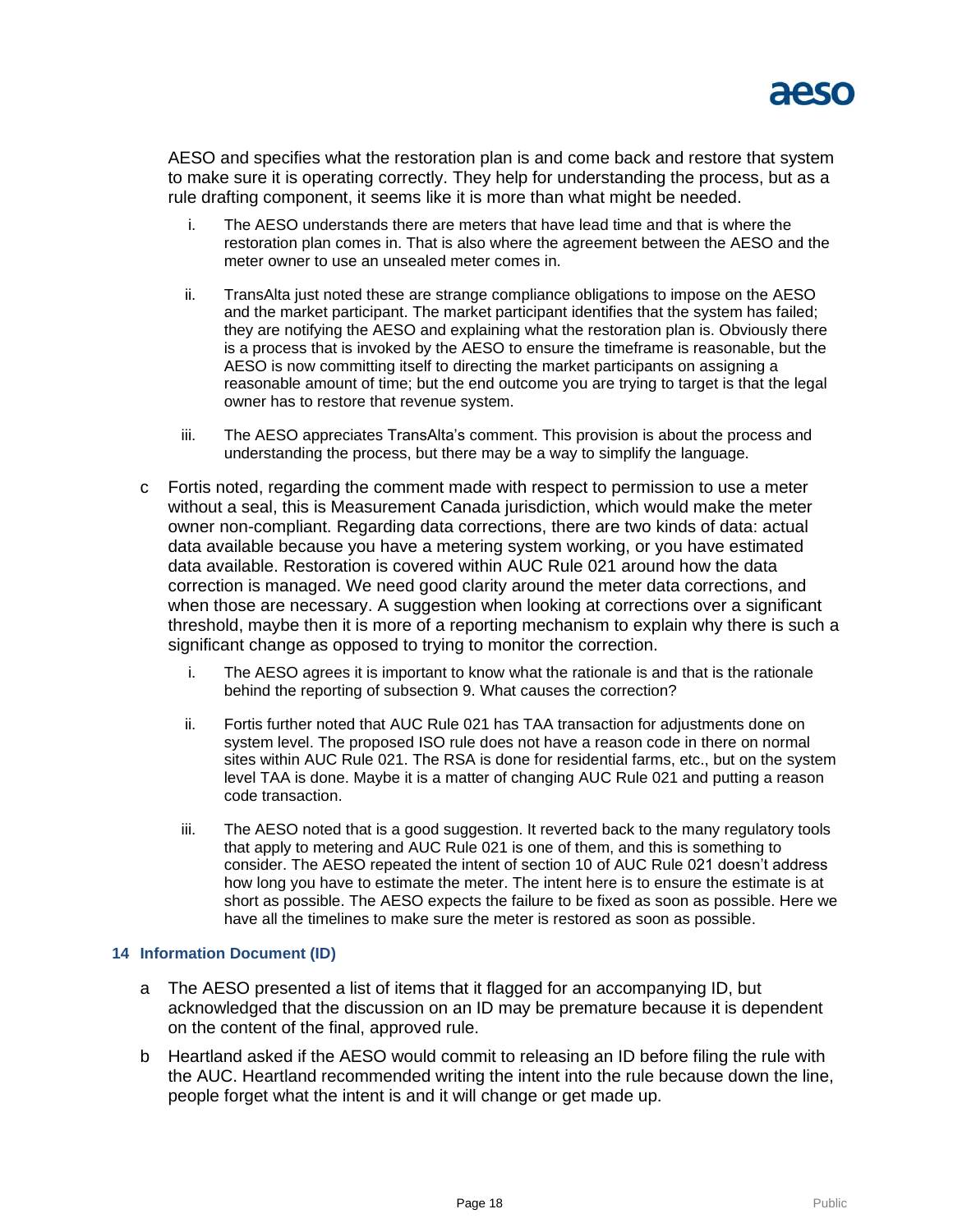

- i. The AESO explained that it endeavours to draft rules that can stand on their own and don't require IDs. The AESO also referred to the new AUC Rule 017 where the onus is on the AESO to satisfy the legal test under the EUA, requiring it to provide a lot more detail about the rules in its applications to the Commission. The application content, as well as stakeholder presentations, will likely form the basis for the ID. This also ensures that the AESO is not expending resources on IDs for rules that haven't been approved.
- ii. Heartland's general concern is that the ID ends up becoming the record going forward, and not the presentation
- c Rodan expressed similar concern for information getting lost if it is not in the rule. In Rodan's view, third party service providers should be mentioned in the rule. Rodan asked the question: the AESO is in charge of the grid, so if it has a view to what the best practice is, why doesn't the AESO make it the requirement for every company? Rodan stated that is appeared like the AESO is trading convenience for reliability.
	- i. The AESO explained the rule needs to consider fairness for all market participants. Best practices for one entity may not be the same for another. This is why the rule aims to set out minimum requirements for all. Also, the AESO has to weigh and balance a lot of interests and configurations and the province is quite unique in this regard. Whatever the AESO writes in rules can directly impact the ratepayer.
	- ii. Rodan stated that if it is in the rule then it can be regulated but if something just a guideline a person can hire anyone to do it and you have no control over the knowledge, process, etc. This impacts quality of what you receive.
	- iii. The AESO referred to the regulatory regime at large and how, for example, there are other registration and accreditation programs. There is a registration system with the AUC because there is a meter data manager identification defined in the DCM DIM transactions.
	- iv. Rodan noted that AUC Rule 021 refers to meter service provider, but does explain what it is. AUC Rule 021 goes into more detail on meter data managers. Rodan mentioned that the majority of owners of sites it works with today are using a meter service provider. Rodan questioned why the rule wouldn't reflect how the majority of this market operates.
	- v. TransAlta asked Rodan whether Rodan would take on the liability for rule compliance if permitted by the regulation. If that is the case, then TransAlta would support it.
	- vi. Rodan, noting that the purpose of its meter service provider program is to take over regulatory burden for operators, confirmed that it would take on the liability.
- d The AESO summarized the discussion on the applicability of the rule requirements; specifically, more thought needs to be given to whether something should apply to the owner of equipment versus the entity responsible for carrying out the particular process or function. The AESO asked for last thoughts on leaving it up to freedom of contract and commercial parties to do as they please, or if the preference is for the AESO to take on an oversight role of meter data managers. In regards to the latter, the AESO noted its statutory mandate.
	- i. TransAlta questioned what would happen if a provider sold services for cheap and then ended up having a lot of compliance violations. It could see how some would have issues taking over such liability.
	- ii. ATCO Electric highlighted that, under the proposed applicability, if the meter owner contracts services then the meter owner is liable and liability has to be written in contract.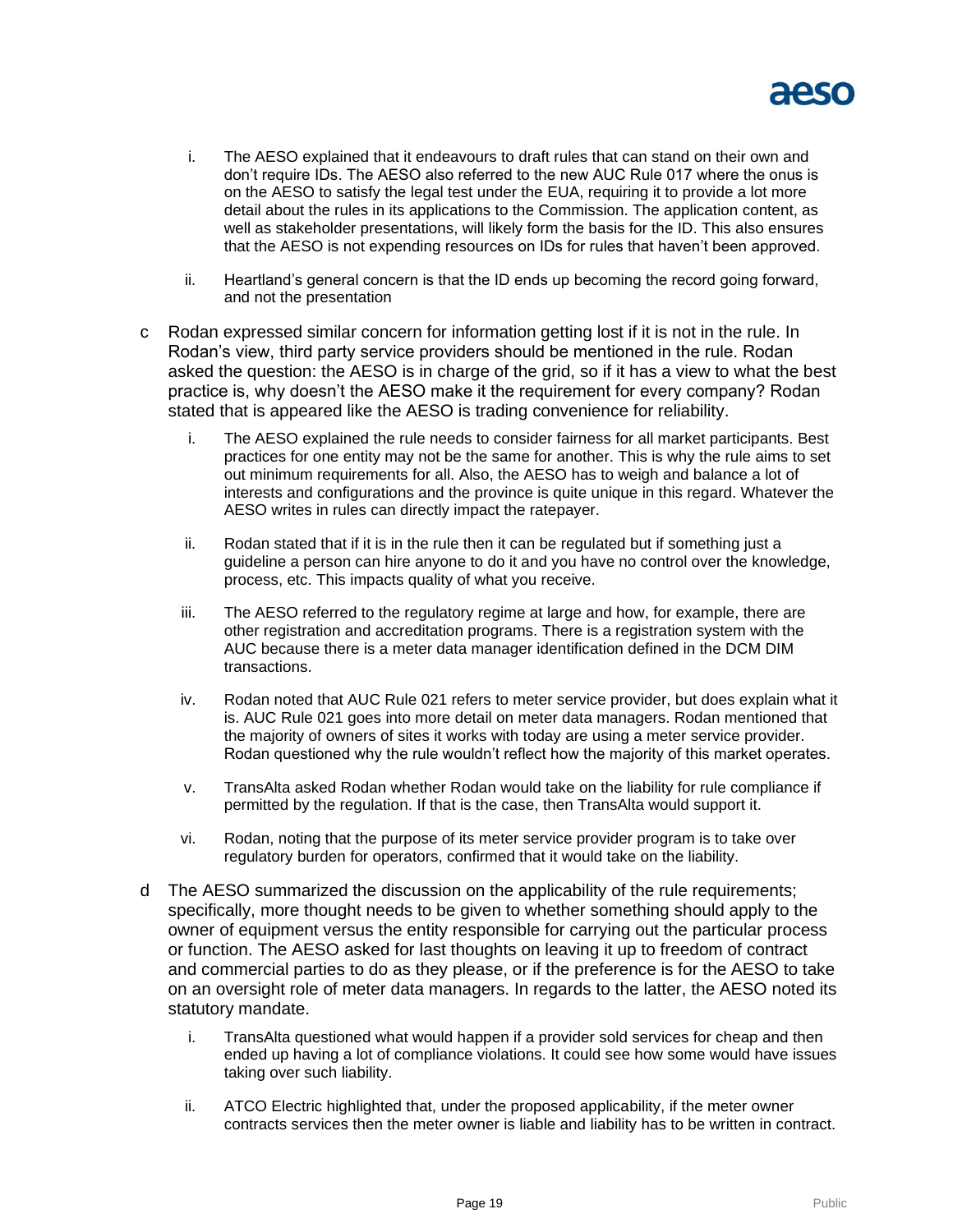This is the same as billing in a substation. It is the owner's obligation to ensure they are compliant.

- e Rodan, in reference to subsection 7, asked why the meter service provider definition is included in the rule and not meter data manager.
	- i. The AESO clarified that the reference to "Meter Data Services" in the heading of subsection 7 was not intended to convey that the requirements in subsection 7 must be performed by an MDM or MSP. Further, MDM and MSP are AUC Rule 021 terms.

## **15 Definitions**

- a The AESO requested feedback on the proposed new and amended definitions, noting the extensive discussion that already occurred for "revenue meter".
- b "measurement point definition record": no comments.
- c "measurement point":
	- i. ATCO Electric noted that the wording of "algorithm manipulation" may not align with Measurement Canada. The AESO agreed and proposed the wording of "adjustment".
	- ii. Heartland generally commented that it is not supportive of definitions within definitions. Heartland understands the need to be flexible but, from the market participant perspective, ill-defined terms are difficult to deal with.
- d "metering point":
	- i. The AESO acknowledged that the word "manipulation" could be revised to "adjustment".
- e "revenue metering system": no comments.
- f "revenue meter":
	- i. Rodan asked if the definition was necessary, given Measurement Canada's definition.
	- ii. The AESO explained that the definition for ISO rules is narrower as it is qualified by intervals and the meters being for purpose of financial settlement with AESO. In this regard, Measurement Canada's broad definition did not work.
	- iii. Rodan emphasized that, without a grandfathering clause, people will have to install a new CT because they cannot share a CT core anymore. This will be costly.
- g "metered demand":
	- i. Fortis said it struggled with the definition "averaged is over 15 minute period". When looking at demand, from a measurement point of view, there is a "block demand" available and a "sliding block demand" available. Both are not necessarily an average, so we need to be consistent with choices between available "sliding block" and "block demand". Average is not recognized as legal, so definition should clarify "block" or "sliding block".
	- ii. The AFSO will consult with its tariff team.
- h "metered energy": The AESO explained it that is it proposing to remove "point of delivery" and "supply" because those are transmission concepts. No comments.
- i "metering equipment": no comments